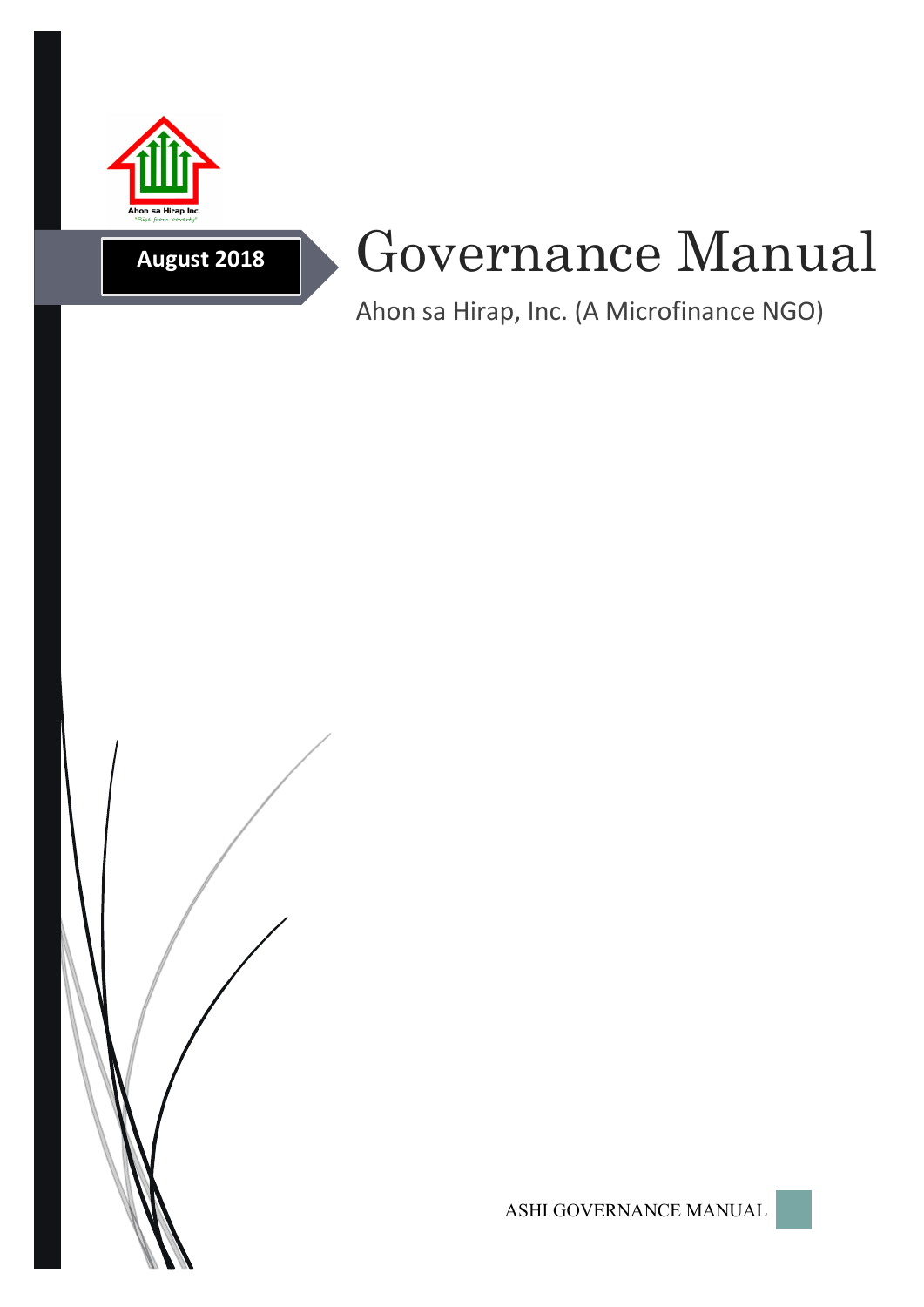# Contents

| Standards of Practice: Policy on Conflict of Interest and Code of Discipline 18 |
|---------------------------------------------------------------------------------|
|                                                                                 |
|                                                                                 |
|                                                                                 |
|                                                                                 |
|                                                                                 |
|                                                                                 |
|                                                                                 |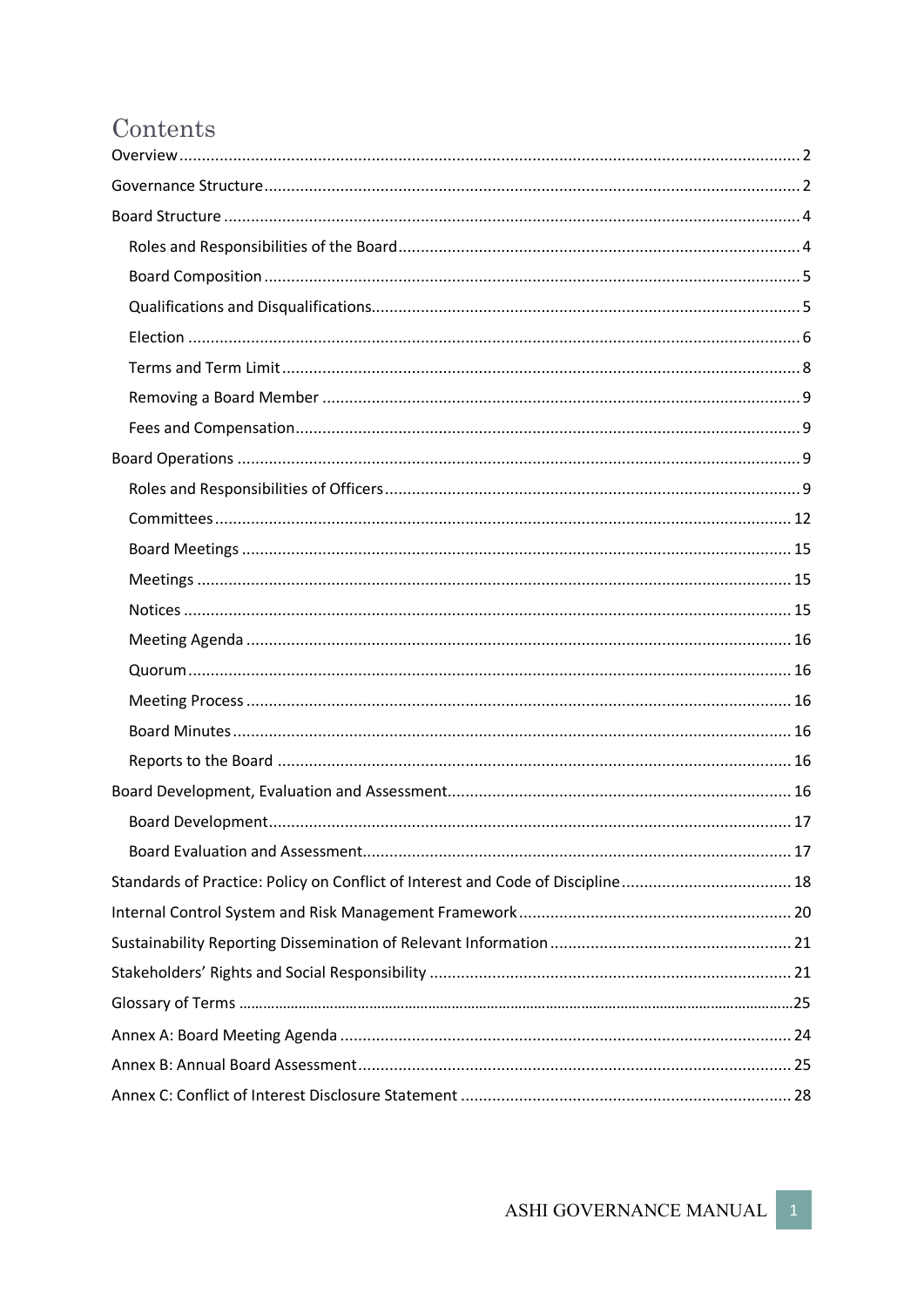# **Overview**

The ever-pressing and widespread problem of impoverishment in the Philippines motivated Prof. Generoso Octavio of the University of the Philippines, Los Baños (UPLB) to start an action-research project that eventually came to be known as Ahon sa Hirap, Inc. (ASHI). Initially funded as a grant by Asia Pacific Development Center (APDC) based in Malaysia, ASHI began its operations in Janauray 1989. After two years, it was registered under the Securities and Exchange Commission (SEC) as a nonstock, non-profit, non-governmental organization (NGO).

ASHI is dedicated to the empowerment of marginalized women and their families to enable them to rise from all forms of poverty. Grounding its operations on the Grameen Bank approach pioneered by Professor Muhammad Yunus of Chittagong University in Bangladesh, ASHI offers non-collateralized loan arrangements that are made accessible to marginalized women. ASHI provides capital to clients to start their own income-generating enterprise, as well as access to employment opportunities.

A recent innovation is to serve farmers who till small farms, usually less than a hectare. ASHI intends to inspire these farmers to cluster together and to become agri-entrepreneurs.

ASHI is committed to a triple bottom line approach – social performance, financial sustainability and environmental consciousness.. In view of the goal of sustainable development, ASHI is conscious of the environmental impact of the institution and member activities.

ASHI has adopted the promulgated Code of Corporate Governance for microfinance NGOs, pursuant to the Microfinance Code (RA 10693) and its Implementing Rules and Regulations.

*VISION*

*We are a community of servant leaders who pioneered and continue to innovate the principles of Grameen Bank in the Philippines.*

*We are in solidarity with the marginalized women and their families for poverty alleviation and active participation in social development.*

ASHI operates in the southern and northern peripheries of Metro Manila, the provinces of Laguna, Rizal, Quezon, Antique, Aklan, Capiz and Iloilo. ASHI offers three main financial products – micro-loans, micro-savings and micro-insurance, under partnership with external providers. The micro loans include general, microenterprise, agricultural, incentive, and special loans. ASHI's loan products are bundled with different funds that members contribute to - voluntary, compulsory, and special funds. Non-financial services include leadership training for center chiefs and group chairperson, financial education, and relief and rehabilitation projects.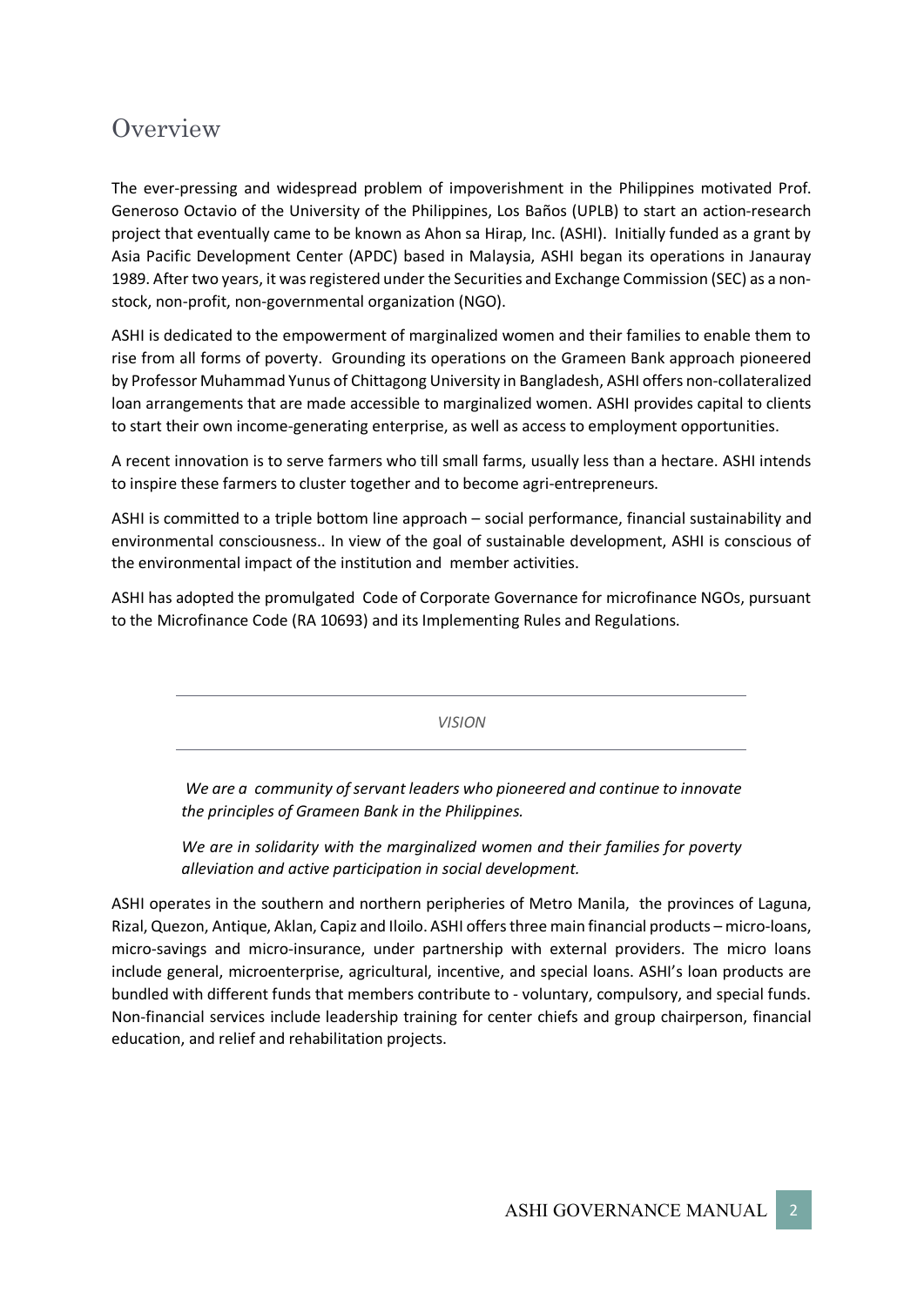# Governance Structure



The Board of Trustees, the policy-making body of the organization, primarily responsible for good governance, is comprised of 9 voting members: 6 from the enrolled membership and 3 from member-clients.

Four Board Committees shall be created:

- 1. The Risk Management Committee
- 2. The Audit Committee
- 3. The Nomination/Remuneration Committee
- 4. The Executive Committee

The first three Board Committees shall have their own charters outlining committee  $p_0$  of es and operating guidelines.  $\mathbf{a}_\epsilon$ ' committ e p $\mathbf{b}$ U.ci es an  $\mathbf{c}^\prime$ 

The Executive Committee acts on policy-related decisions and meets more frequently as needed. This Committee is composed of the Board Chair, the President, the Vice President, the Secretary and Treasurer of the Board.

The Management Committee is a collegial body that tackles top management issues, to assist the President in decision making especially on policy exceptions needing immediate action. This Committee is composed of the President, the Vice President, and Division Heads.

ndent, and Division Heads.<br>ASHI GOVERNANCE MANUAL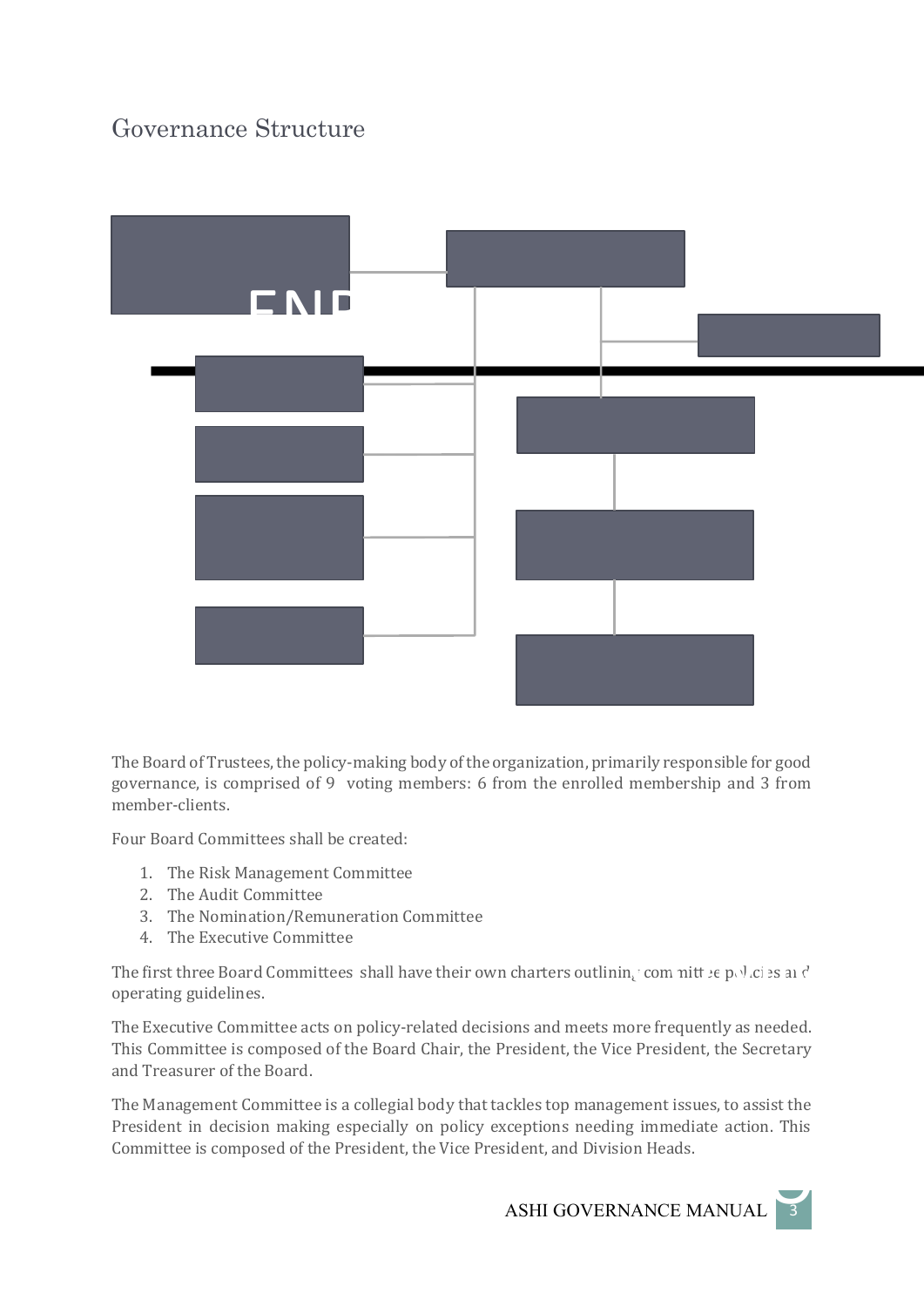The Management Team is responsible for operational decision-making and formulates recommendations for policy changes. This is composed of the Department Heads, the Operations Managers, Area Managers and Branch Managers

The Internal Audit Unit checks on compliance with policies and procedures and the effectiveness of controls to ensure timely and accurate reports. It ensures that financial and non-fnancial standards adopted by the company are adhered to.

# Board Structure

# Roles and Responsibilities of the Board

With the enactment of the Microfinance Code of the Philippines (RA 10693), the microfinance industry has given more emphasis on the importance of governance. It is essential that the Board is prepared when major changes are needed to help the institution prepare for change, $1$  and to guide management through crisis.

It shall be the Board's responsibility to set the direction of ASHI, to foster the long-term success of the organization and secure its sustained competitiveness by positioning itself as a socially responsible organization, which it shall exercise in the best interest of the clients, as well as its internal and external stakeholders. The Board shall conduct itself with utmost honesty and integrity in the discharge of its duties, functions and responsibilities.

Consequently, it is management that is primarily accountable for the organization's operations and performance ensuring that there is balance between financial and social goals for a sustainable performance.

The Board shall approve the vision and mission of the organization. It shall direct management to regularly engage in a strategic planning process. It shall also approve an operational plan aligned with the strategic direction of the organization which includes financial goals and budget.

The Board shall monitor its role in social performance management by reviewing social performance reports to check for progress toward social goals and ensuring transparency and client protection, etc.

The Board shall also monitor ASHI's management of its financial resources. It shall approve the annual budget and monitor sources and use of funds on a quarterly basis. It shall also approve investment policies and track investment performance. The board shall assure the long-term financial health of the organization. It shall help raise funds and identification of possible donors, funders and partners that are socially-responsible.

The Board shall align, monitor and enhance ASHI's systems (HR, credit operations, management information system, etc.). It shall ensure that clear indicators and milestones are in place and shall review progress on a periodic basisto ensure greater efficiencies and profitability of the organization.

The Board shall oversee that ASHI manages its business in accordance with sound financial practices and applicable laws, regulations and professional requirements. The board shall also ensure

 <sup>1</sup> Council of the Microfinance Equity Funds. The Practice of Corporate Governance in Microfinance Institution. 2012.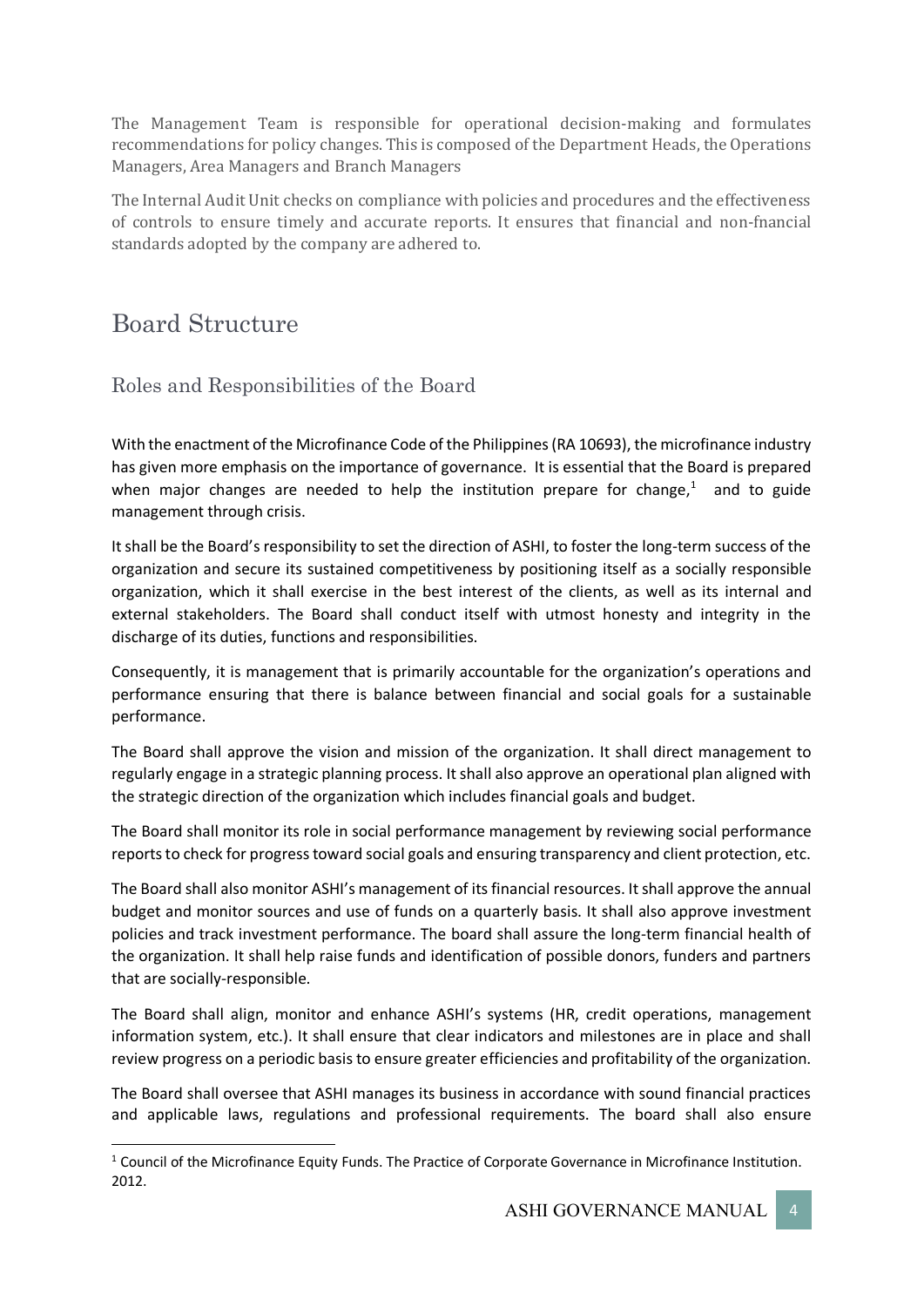adherence to applicable standards, both ethical and legal. Ensure there is transparency and client protection among others.

The Board shall communicate to the Senior Management any perceived stakeholder concerns.

The Board shall take a direct interest in leadership succession, for ASHI's President and other key group senior management positions in particular, to ensure that appropriate processes are being effectively adopted to avoid leadership gaps.

The Board shall approve the overall risk management framework, policies, risk appetite and tolerance and strategy for the organization.

# Board Composition

The Board of Trustees shall be composed of trustees with a collective working knowledge, experience or expertise that is relevant to ASHI and its Vision, Mission and Social, Financial and Governance Goals (VMSFGG). The Board shall constantly ensure that it has an appropriate mix of competence, expertise and concern for the poor and the marginalized, to fulfill its roles, responsibilities and social advocacies and shall consider diversity in terms of social consciousness, gender, age, ethnicity, culture, skills, competence and knowledge.

The Board of Trustees shall be composed of a majority of non-executive trustees who possess the necessary qualifications to effectively participate and help secure objective, independent judgement on ASHI's VMSFGG that would guide its activities. The Board shall be comprised of nine (9) members: six (6) voted from enrolled membership based on qualifications set by ASHI, three (3) elected by and representing the regular membership of ASHI.

# Qualifications and Disqualifications

To be eligible for membership in the Board, an enrolled member must possess the following:

- An enrolled member of ASHI for at least two (2) years
- Has working knowledge, experience or expertise that will enrich the diversity of the Board composition
- Be nominated by the Board of Trustees' membership
- Not connected with another MFI.
- Be of good moral character and adheres to a simple lifestyle in solidarity with the poor
- Not Holding an elective position in the government or have filed a certificate of candidacy for an elective position in the government
- Not be related to any member of the staff or the Board within the 4th degree of consanguinity or affinity

To be eligible for Member-representative to the Board, a client-member must possess the following:

- Have been an ASHI regular member for at least 2 years and a bonafide Kabalikat member
- Actually reside in the area represented for at least 2 years prior to her nomination
- Be of good moral character and adheres to a simple lifestyle in solidarity with the poor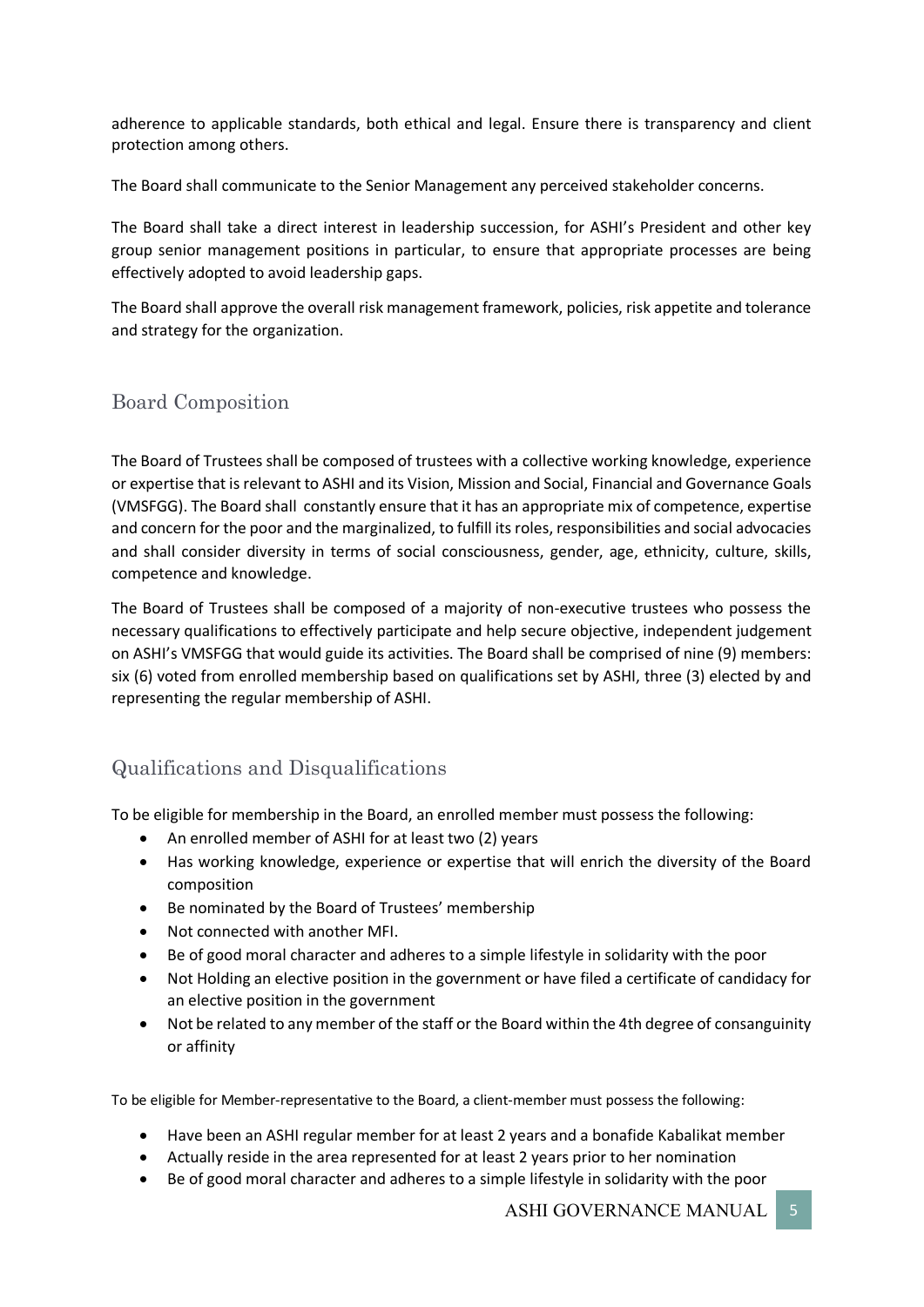- Not Holding an elective position in the government or have filed a certificate of candidacy for an elective position in the government
- Not connected with another MFI

The following may be considered as grounds for the permanent disqualification of a trustee:

- a. Any person convicted by final judgment or order by a court, or competent administrative body of an offense involving moral turpitude, fraud, embezzlement, theft, estafa, counterfeiting, misappropriation, forgery, bribery, false affirmation, perjury or other fraudulent acts;
- b. Any person who has been adjudged by final judgment or order of the SEC, MNRC, BSP, court, or competent administrative body to have willfully violated, or willfully aided, abetted, counseled, induced or procured the violation of any provision of the Corporation Code, Securities Regulation Code or any other law, rule, regulation or order administered by the SEC or BSP;
- c. Any person judicially declared as insolvent;
- d. Any person found guilty by final judgment or order of a foreign court or equivalent financial regulatory authority of acts, violations or misconduct similar to any of the acts, violations or misconduct enumerated previously;
- e. Conviction by final judgment of an offense punishable by imprisonment for more than six years, or a violation of the Corporation Code committed within five years prior to the date of his election or appointment; and
- f. Other grounds as the SEC or MNRC may provide.

In addition, the following may be grounds for temporary disqualification of a trustee:

- a. Absence in more than fifty percent (50%) of all regular and special meetings of the Board during his incumbency, or any 12-month period during the said incumbency, unless the absence is due to illness/serious accident, death in the immediate family or out of the country. The disqualification should apply for purposes of the succeeding election;
- b. Dismissal or termination for cause as trustee of any publicly-listed company, public company, registered issuer of securities and holder of a secondary license from the Commission. The disqualification should be in effect until he has cleared himself from any involvement in the cause that gave rise to his dismissal or termination; and
- c. If any of the judgments or orders cited in the grounds for permanent disqualification has not yet become final.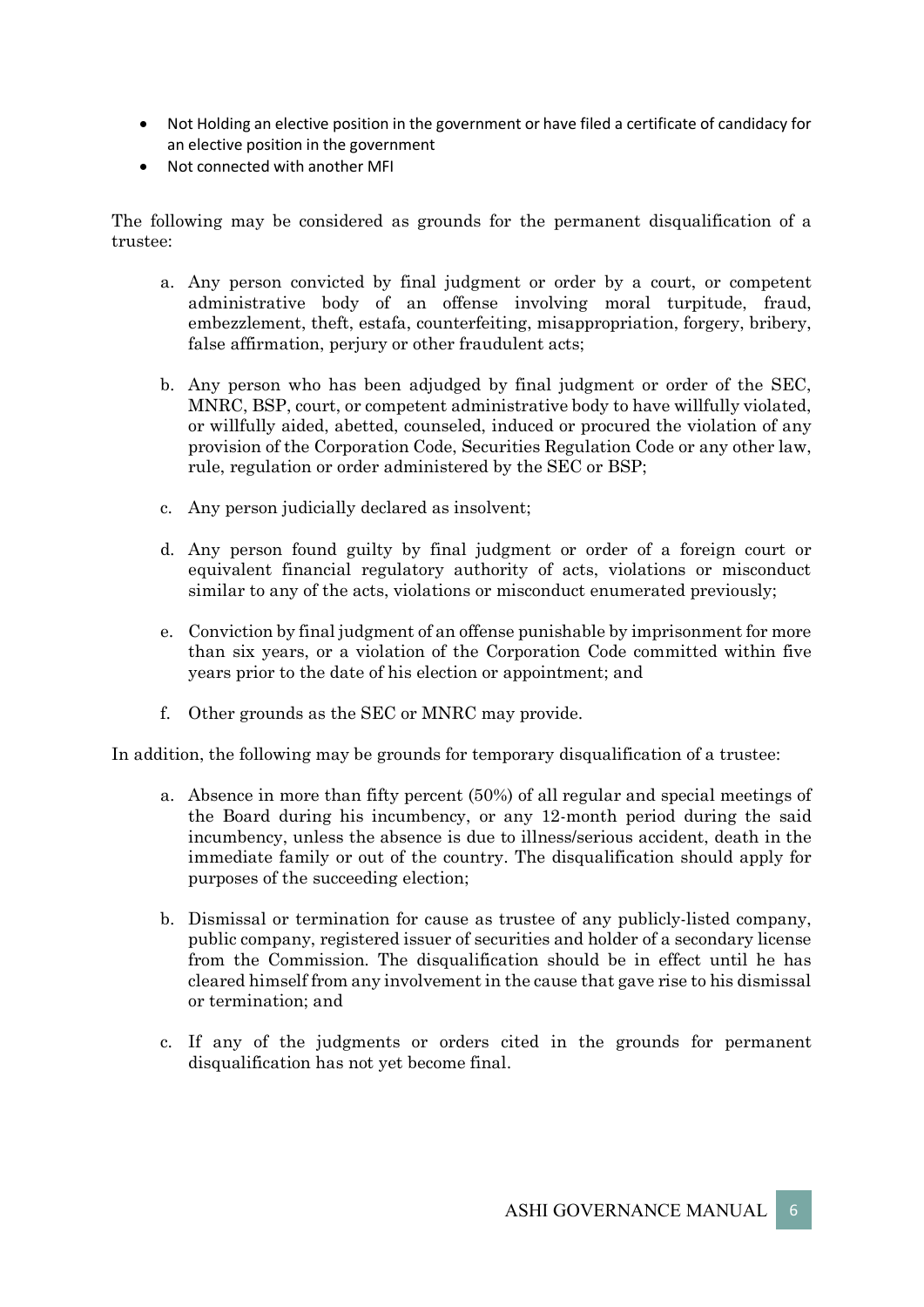# Election

## **A. Election of the 6 trustees from enrolled members**

The process of board elections will begin with a nominee manifesting his/her consent in order to be considered a candidate. The candidacy must be evaluated by the Nomination Committee (majority non-executives) to determine whether the candidate possesses all the qualifications and none of the disqualifications provided for by the by-laws of by the rules and regulations of the organization.

The election of the Board Members shall be by secret ballot but this procedure may be changed as incumbent members may deem appropriate, reasonable, or practical.

The election shall be conducted every 9th day of April (Araw ng Kagitingan) of each year or nearest appropriate date.

The electorate body shall be composed of qualified enrolled members and member-representatives (the elected representatives of the regular membership).

#### **B. Election of Member-representatives:**

Each area shall elect a member-representative to the Board every three years. Memberrepresentatives will have 3 seats in the ASHI Board of Trustees.

Phase 1: Election of an Area Member-representative

1. First, each Branch may nominate a candidate to this post. Selection will start from the center level who may nominate a qualified Kabalikat member. From the center nominees, the Branch will choose via secret voting, one candidate to vie for the Area Member-representative to the Board.

A masterlist of Branch Kabalikat members shall be prepared by the Branch Manager who will include only those who are updated with their annual Kabalikat dues. Such shall be forwarded to the Members Protection Department and shall become the basis of the Department in the preparation of election paraphernalia.

A Branch nominee shall be given a two month campaign period to go around the centers in the Area. The Branch Fund may be a source of financial support for this activity. Center leaders shall agree on the maximum budget (for transportation and meals plus a modest budget for campaign material) for the Branch nominee to use for her campaign, with the approval of the Area Manager. After the designated campaign period, the Branch shall elect its candidate.

2. From among the Branch candidates within an Area, members will elect their Area Memberrepresentative to the Board. One week before the scheduled regional consultation, all qualified Kabalikat members in each center will cast their vote during the center meeting that week. The DO shall be responsible to ensure that voting is conducted without duress. After casting their votes, each voter shall sign the masterlist indicating the serial number of the ballot. The DO shall also make sure that the sealed ballot box is secured when transferring from one center to another in his block during the election. At the end of the week, all sealed ballot boxes shall be turned over to the Branch Manager for safekeeping until the counting of the votes which will be done as part of regional consultation activities.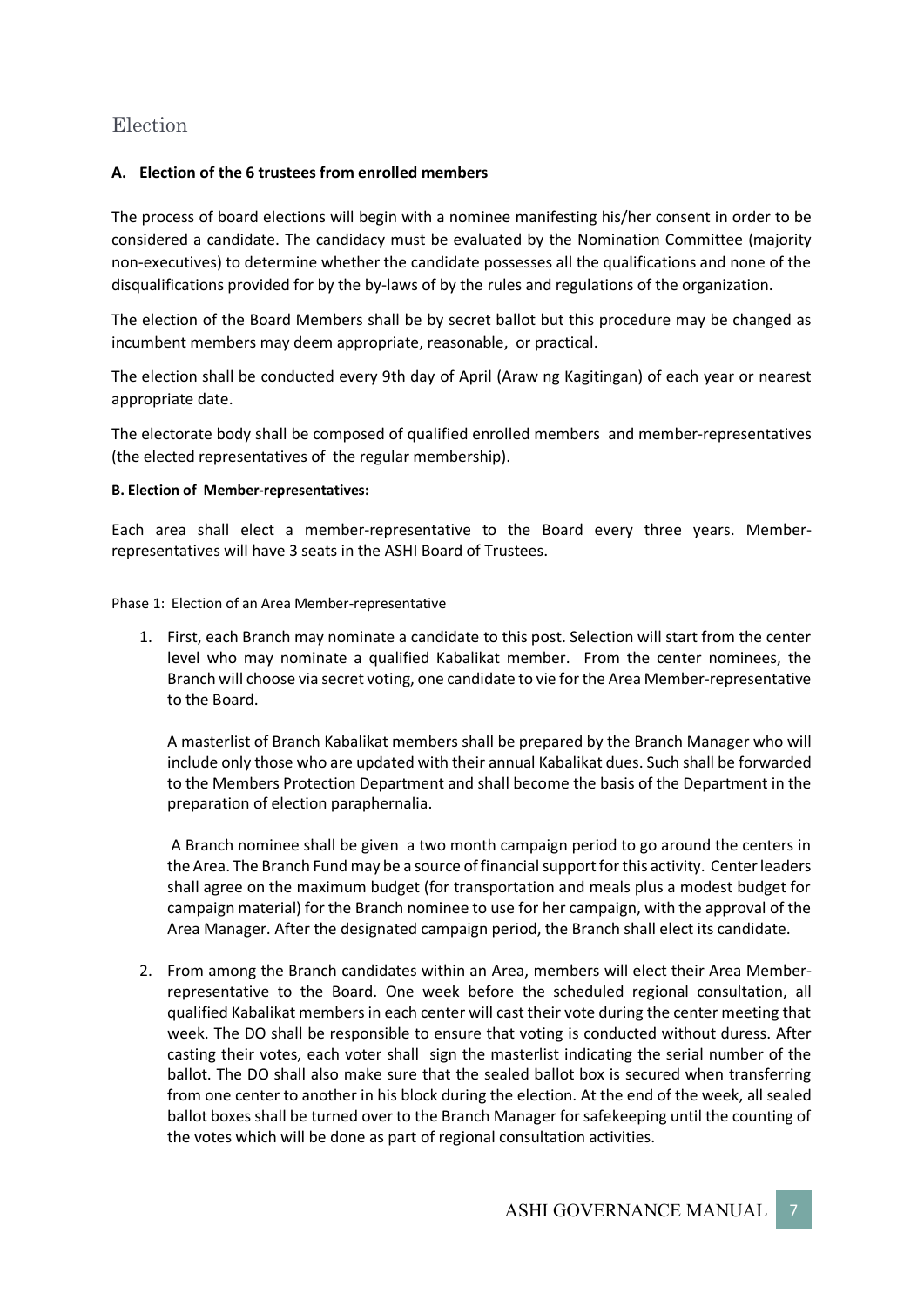- 3. Counting of votes to be done during the Regional Consultation Program with the president, shall be the responsibility of the Election Committee, as mandated. The Election Committee (EleCom) will be comprised of the incumbent and ex-officio Member-Representatives of other areas<sup>2</sup> and shall be chaired by the ASHI Vice President. The EleCom shall handle the counting of votes and endorse the winner to the President during the Regional Consultation. The EleCom shall be assisted by the Member's Protection Dept. (MPD) and the Internal Audit Unit during the counting of votes.
	- a. Each branch shall have a 3-member team composed of:
		- i. MPD staff (or a designated HO staff) posts in tally board
		- ii. Member-rep calls out name in ballot
		- iii. IAU staff (or designated HO staff when IAU staff has to be roving) will register in tally sheet as vote is called out
	- b. Watchers may be allowed during the counting of the votes, but only to a maximum of one watcher per branch for each candidate.
	- c. The result of the counting shall be signed by the members of the 3-member team and submitted to the MPD Head who will consolidate with the IAU staff the summary sheet (with updating at the Tally Board).
	- d. The final duly signed consolidated tally sheet shall be submitted by the MPD Head and the IAU staff to the VP.
	- e. The VP endorses the results to the President.

Phase 2: Election of the 3 Member-representatives who will attend Board Meetings

- a. The elected Area Member-representatives shall be convened per region for an initial orientation of their role and mandates.
- b. All of the elected Area Member-representatives shall meet to select among themselves who will attend the Board Meetings
- c. Thereafter, the Area member-representatives shall meet or do tele-conferencing before a Board Meeting to discuss the salient points and issues to bring to the meeting.

The regular membership shall provide for the qualifications and disqualifications of their representatives in the Board of Trustees as they deem wise.

# Terms and Term Limit

Elected members to the Board shall serve for a term of three years.

Membership in the Board shall be limited to three consecutive terms after which a cooling off period of at least one year shall be imposed before a Board Trustee can be allowed to run again. If elected, the Trustee shall be allowed to serve another 3 terms.

Replacement for an exiting Board Member shall serve for the unexpired term only.

 $\overline{2}$ <sup>2</sup> A kabalikat member is a bonafide ASHI member who has accepted to be a co-creator of the organization and has demonstrated financial discipline.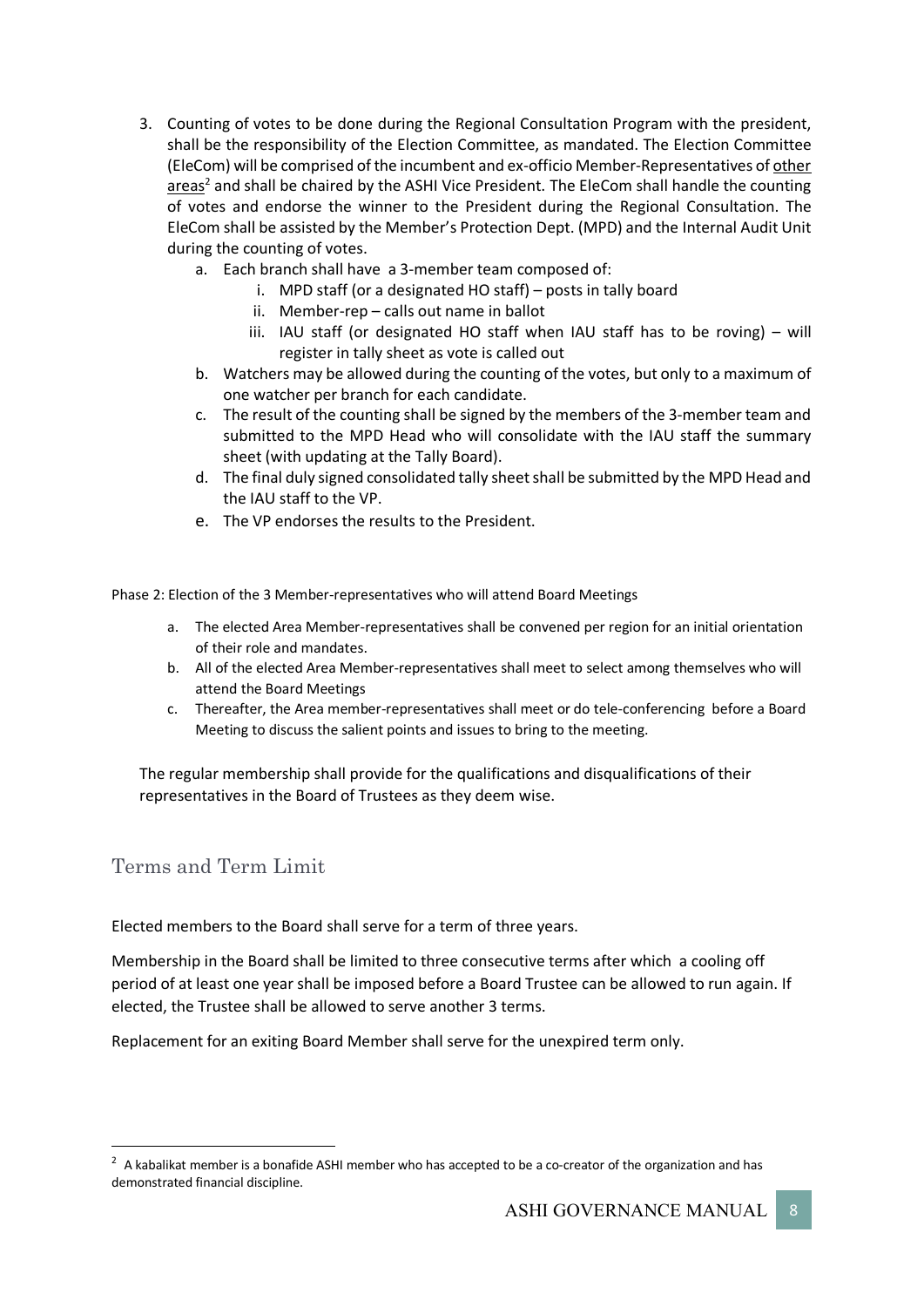# Removing a Board Member

Removal of a Board member will require the affirmative vote of majority of the membership (50% + 1). Grounds for removal include the following: conflict of interest, misrepresentation, any criminal offense punishable by law, and/or by an explicit, official request of the institution represented by the trustee. Absenteeism in board meetings can be discussed with the concerned member whether he/she wants to continue serving in the Board and/or take a leave or resign.

# Fees and Compensation

No fees, honorarium or any form of compensation shall be given to any member during their term. However, reasonable transportation allowance shall be given for every board meeting attended.

# Board Operations

Roles and Responsibilities of Officers

# *Chairperson*

The roles and responsibilities of the Chairperson include, among others, the following:

- a. Presides over the annual meeting.
- b. Makes certain that the meeting agenda focuses on strategic matters, including the overall risk appetite of the ASHI, considering the developments in the industry and regulatory environments, key social, financial and governance concerns, and contentious issues that will significantly affect operations;
- c. Guarantees that the Board receives accurate, timely, relevant, insightful, concise, and clear information to enable it to make sound decisions;
- d. Facilitates discussions on key issues by fostering an environment conducive for constructive debate and leveraging on the skills and expertise of individual trustees;
- e. Ensures that the Board sufficiently challenges and inquires on reports submitted and representations made by Management.
- f. Ensures proper onboarding of new trustees and key officers (i.e., orientation on the Microfinance NGO's Vision, Mission and Social, Financial and Governance Goals, charter, articles of incorporation and by-laws, among others);
- g. Assures the availability of proper orientation for first-time trustees, governance training and continuing training opportunities for all trustees and key officers; and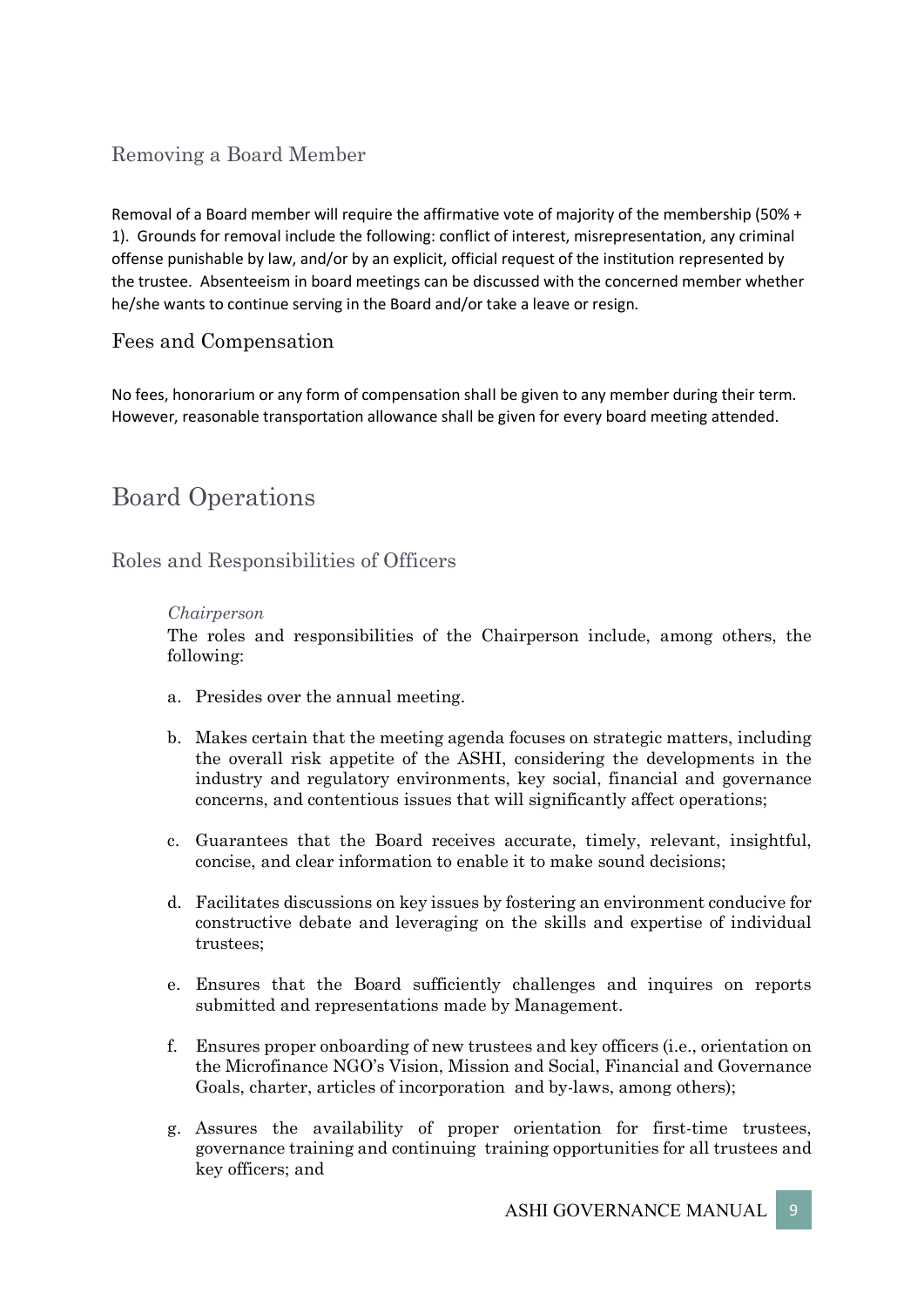h. Ensures that performance of the Board is evaluated at least once a year and discussed/followed up on.

#### *President*

The President shall be the chief executive officer who leads the management staff. He/She shall be responsible for the following:

- a. The president shall implement all resolutions and decision of the Board of Trustees
- b. The president advises the Board on the establishment of Board Committees and their terms of reference
- c. The president is responsible for directing and overseeing all the activities of the organization
- d. The president shall submit to the members at the annual meeting, the audited Financial Statement, and annual report of the activities of the organization. The president shall obliged to submit other reports the board may require. He/She shall present to the Board of Trustees an annual Budget and from time to time, other related financial reports.
- e. The president shall accept other responsibilities and perform other duties as instructed by the Board of Trustees. In case of incapacity, the Board shall appoint a suitably qualified person.

#### *Secretary*

The Corporate Secretary is primarily responsible, among others, for the following duties and responsibilities:

- a. Assists the Board and the board committees in the conduct of their meetings, including preparing an annual schedule of Board and committee meetings and the annual board calendar, and assisting the Chair of the Board and Committees to set agendas for their meetings;
- b. Records, safekeeps and preserves the integrity of the minutes of the meetings of the Board and its committees, as well as other official records of the organization;
- c. Keeps abreast on relevant laws, regulations, all governance issuances, relevant industry developments and operations of ASHI, and advises the Board and the Chairperson on all relevant issues as they arise;
- d. Works fairly and objectively with the Board, Management and members and contributes to the flow of information between the Board and management, the Board and its committees, and the Board and its stakeholders, including members;
- e. Informs members of the Board, in accordance with the By-Laws, of the agenda of their meetings at least five working days in advance, and ensures that the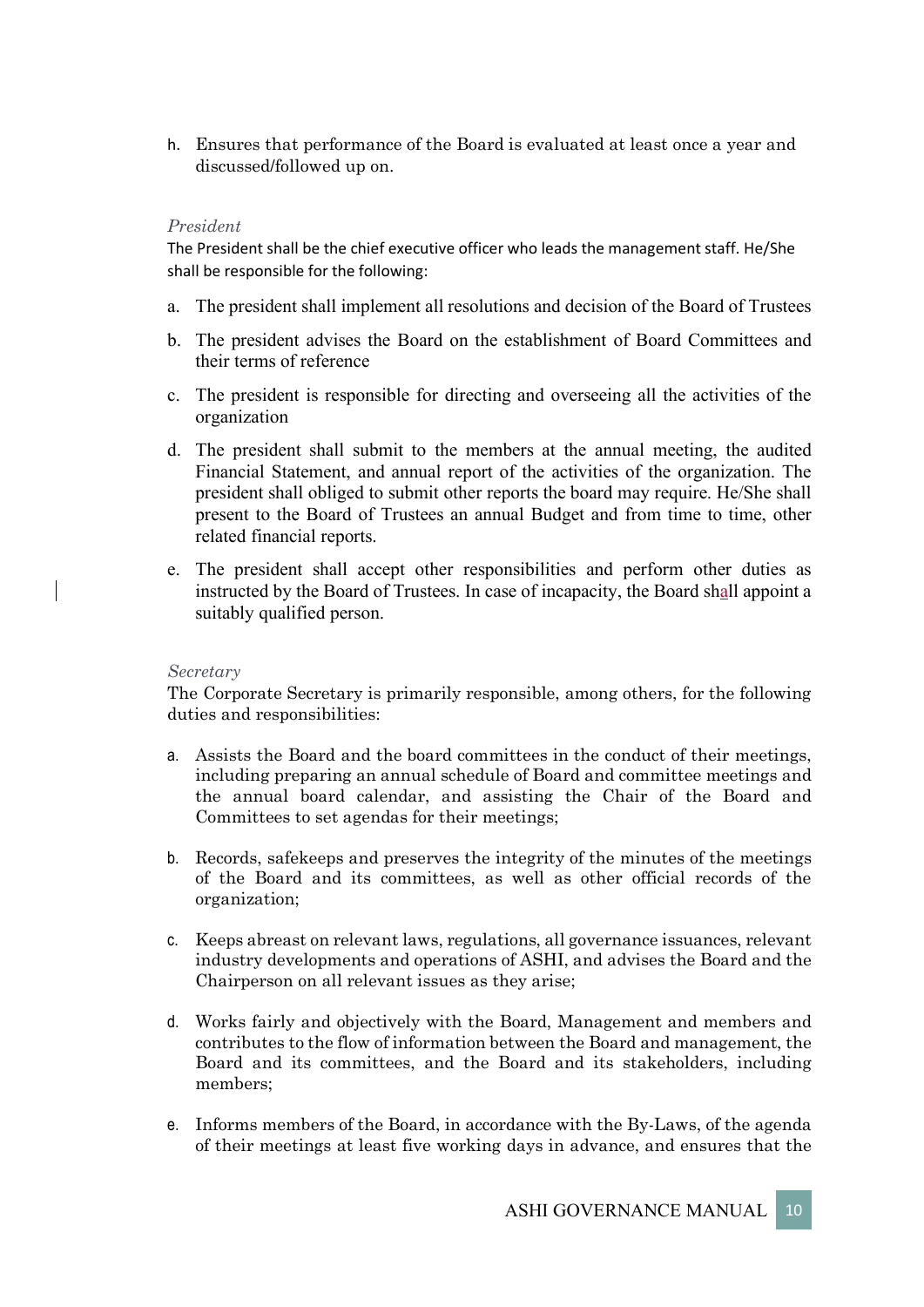members have before them accurate information that will enable them to arrive at intelligent decisions on matters that require their approval;

- f. Attends all Board meetings, except when justifiable causes, such as illness, death in the immediate family and serious accidents, prevent him/her from doing so;
- g. Ensure performance of required administrative functions with the help of an executive assistant;
- h. Oversees the drafting of the By-Laws and supports compliance therewith;
- i. Performs such other duties and responsibilities as may be provided by relevant regulatory bodies; and.
- j. Performs these duties in a timely manner.

The Secretary shall give the notices required by law and keep minutes of all the meetings of the Board of Trustees. The Secretary shall be responsible for keeping the seal of the corporation and affix the seal to any paper or instrument requiring the same.

He/she shall be responsible for safe custody of the correspondence files of the board. The Secretary shall maintain the Members' Register of the organization. He/she shall also perform all such duties and work as the BOT may assign from time to time.

#### *Treasurer*

The Treasurer shall be responsible for the management of funds of the organization. He/she shall be responsible in ensuring the keeping of the books of accounts and whenever required account for the financial condition of the corporation and all transactions made.

He/she shall comply with all accounting standards and other relevant standards in the preparation of financial reports.

#### *Auditor*

The Auditor has the following duties and responsibilities:

- a. Ensure standards in financial reporting are complied with
- b. Sign off on financial statements after thorough review.
- c. Meet with external and internal auditors on a regular basis.

#### *Compliance Officer*

The Compliance Officer is in charge of the compliance function. He/she has, among others, the following duties and responsibilities:

- a. Monitors, reviews, evaluates and ensures the compliance by ASHI, its officers and trustees with the relevant laws, this Code, rules and regulations including established social and financial performance standards and all governance issuances of regulatory agencies and approved risk management policies;
- b. Quarterly attestation (to the Board) of compliance and exceptions duly signed off by Management Committee.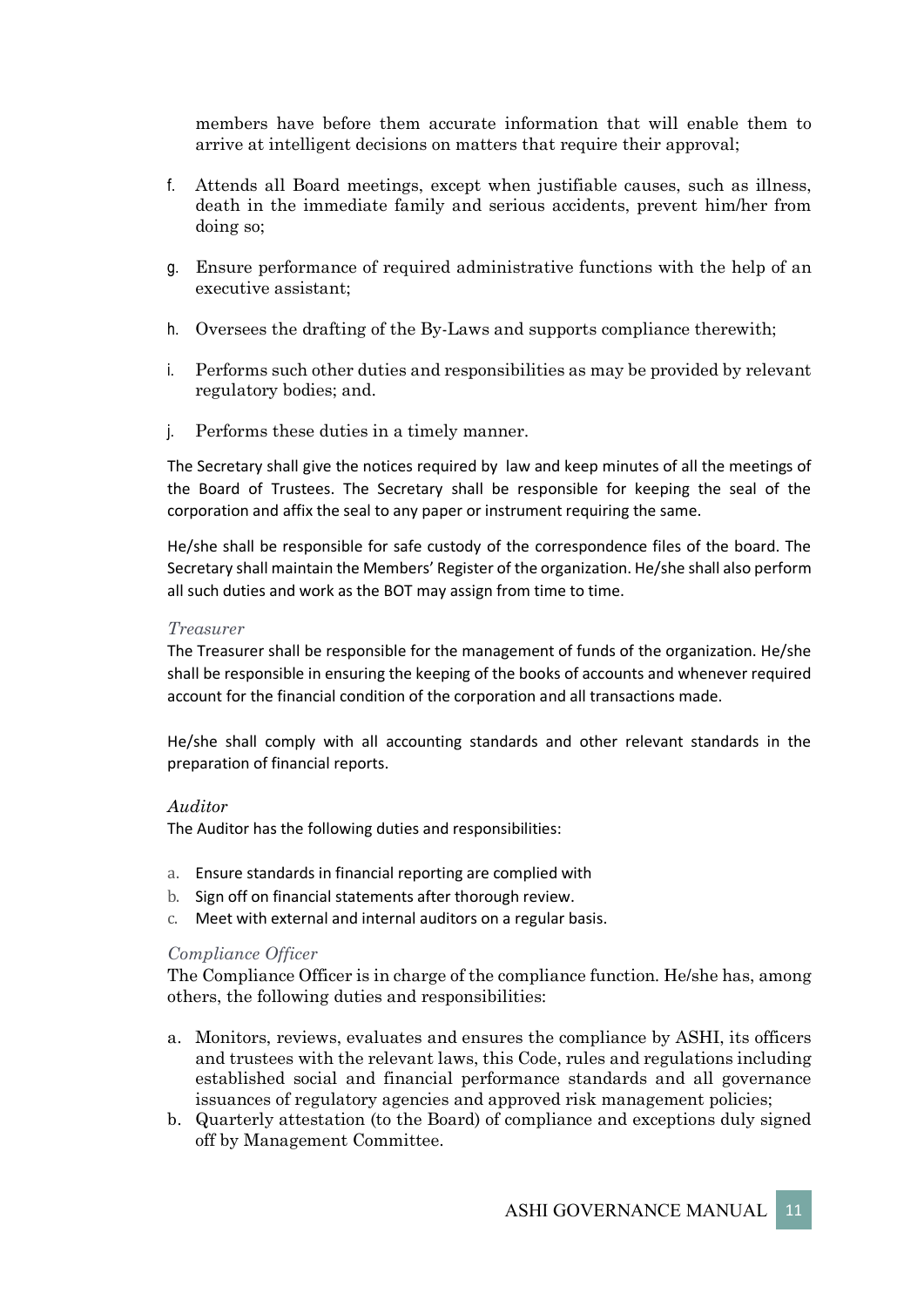c. Lead in the monitoring and reporting of complaints and fraud in the organization.

# **Committees**

Board committees shall be set up to the extent possible to support the effective performance of the Board's functions, particularly with respect to audit, finance and risk and other key governance concerns, such as nomination and remuneration. The composition, functions and responsibilities of all committees established shall be contained in a publicly available Committee Charter.

The Board of Trustees may create, from time to time, committee or committees as necessary in the implementation of the goals and strategic plans of the organization. Such committees shall exercise certain powers and perform its functions and duties as prescribed by the Board of Trustees. Members of these committees which are not vested with the powers or duties considered as duties of the Board of Trustees need not be members of the Board of Trustees, but should be part of ASHI.

## *Board Audit / Compliance Committee*

The Board shall establish an Audit/Compliance Committee to enhance its oversight capability over the organization's financial reporting, internal control system, internal and external audit processes, and compliance with applicable laws and regulations. The committee shall be composed of at least three appropriately qualified non-executive trustees: at least one member shall have relevant background in social welfare and at least one member shall have relevant background, knowledge, skills, and/or experience in the areas of accounting, auditing and finance.

The Audit/Compliance Committee has the following duties and responsibilities, among others:

- a. Monitors and evaluates the adequacy and effectiveness of the Microfinance NGO's internal control system, integrity of financial reporting, and security of physical and information assets. Well-designed internal control procedures and processes that will provide a system of checks and balances should be in place in order to (a) safeguard the organization's resources and ensure their effective utilization, (b) prevent occurrence of fraud and other irregularities, (c) protect the accuracy and reliability of the organization's financial data, (d) ensure compliance with applicable laws and regulations, and (e) ensure compliance with social, financial and governance standards;
- b. Prior to the commencement of the audit, discusses with the External Auditor the nature, scope and expenses of the audit, and ensures the proper coordination if more than one audit firm is involved in the activity to secure proper coverage and minimize duplication of efforts;
- c. Evaluates and determines the non-audit work, if any, of the External Auditor, and periodically reviews the non-audit fees paid to the External Auditor in relation to the total fees paid to him and to the organization's overall consultancy expenses. The committee should disallow any non-audit work that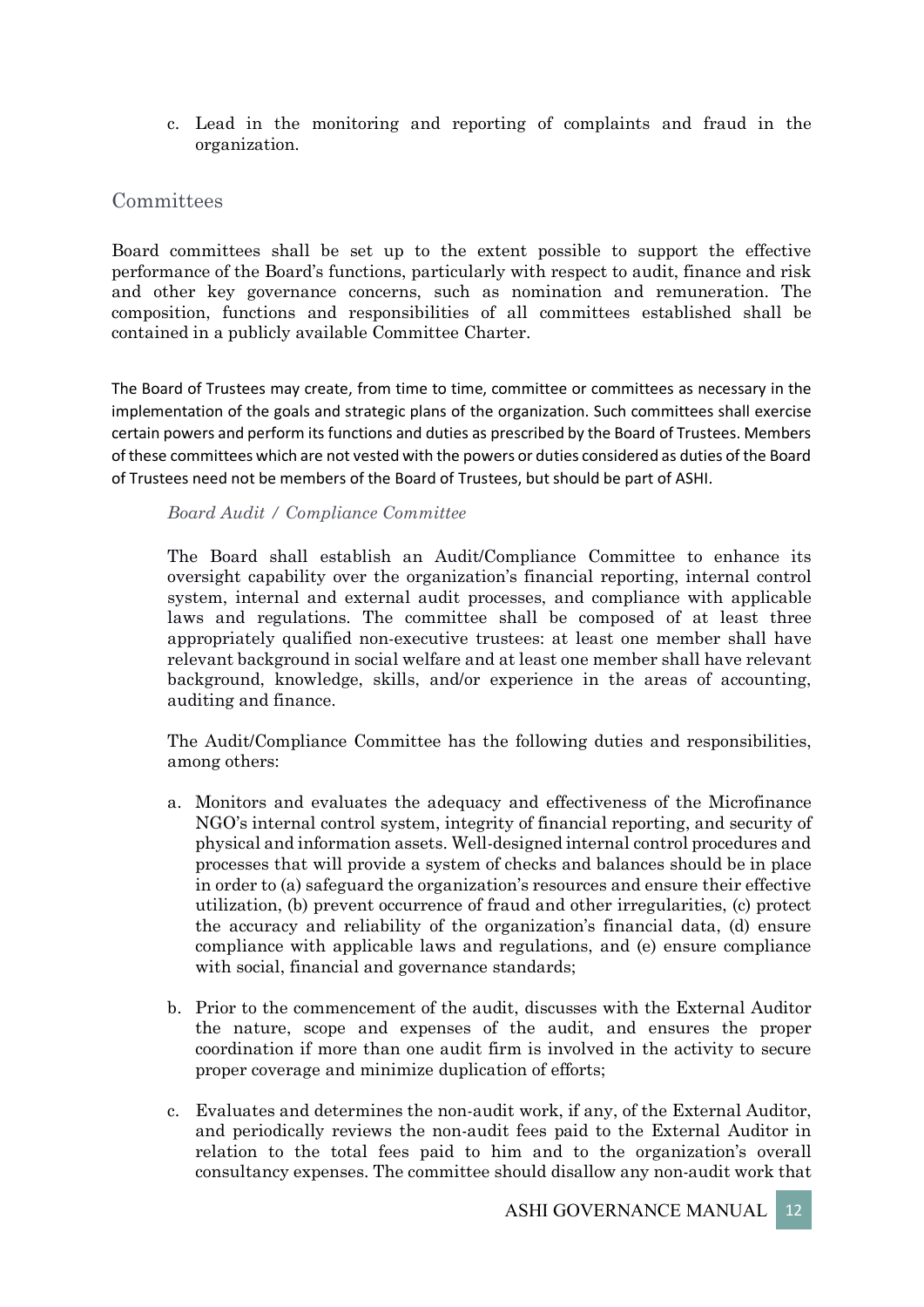will conflict with his duties as an External Auditor or may pose a threat to his independence3.

- d. Reviews and approves the Annual Financial Statements before their submission to the Board, with particular focus on the following matters:
	- Any change/s in accounting policies and practices
	- Areas where a significant amount of judgment has been exercised
	- Significant adjustments resulting from the audit
	- Going concern assumptions
	- Compliance with accounting standards
	- Compliance with tax, legal and regulatory requirements
- e. Reviews the disposition of the recommendations in the External Auditor's management letter;
- f. Performs oversight functions over the organization's Internal and External Auditors. It ensures the independence of Internal and External Auditors, and that both auditors are given unrestricted access to all records, properties and personnel to enable them to perform their respective audit functions;
- g. Coordinates, monitors and facilitates compliance with laws, rules and regulations; and
- h. Recommends to the Board the appointment, reappointment, removal and fees of the External Auditor, duly accredited by the Commission, who undertakes an independent audit of the organization, and provides an objective assurance on the manner by which the financial statements should be prepared and presented to the stakeholders.

The Audit/Compliance Committee meets with the Board at least every once a year without the presence of management.

## *Governance and Nomination/Remuneration Committee*

The Board shall establish a Governance Committee to assist the Board in the performance of its good governance responsibilities, including the functions of a Nomination/Remuneration Committee. It shall be composed of at least three members.

The Governance and Nomination/Remuneration Committee (GNRC) is tasked with ensuring compliance with and proper observance of good governance principles and practices. It has the following duties and functions, among others:

a. Oversees the implementation of the governance framework and periodically reviews the said framework to ensure that it remains appropriate in light of material changes to the ASHI's VMSFGG and strategy, as well as its regulatory environment;

<sup>-&</sup>lt;br>3 <sup>3</sup>As defined under the Code of Ethics for Professional Accountants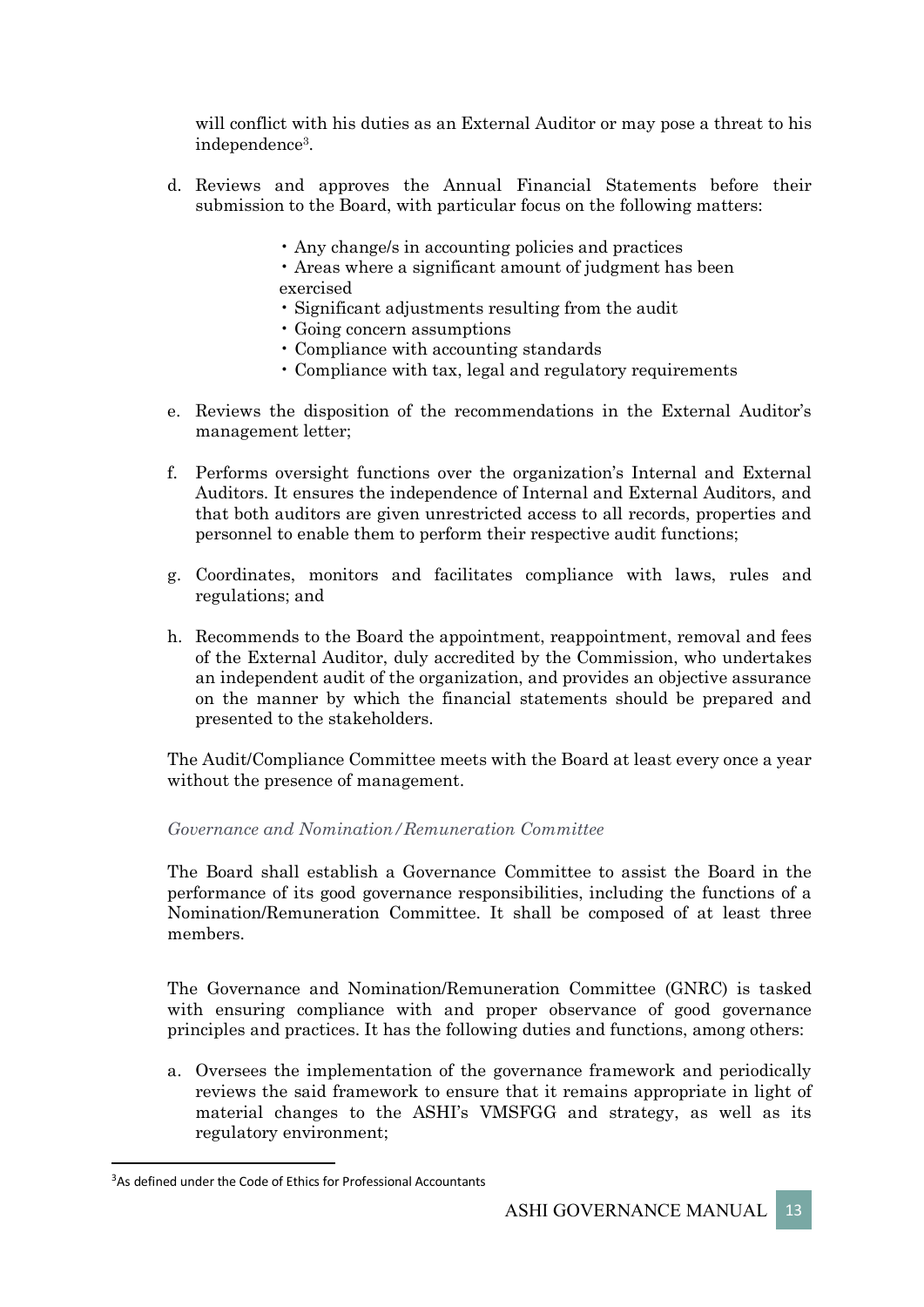- b. Oversees the periodic performance evaluation of the Board, its committees and management, and conducts an annual self-evaluation of its performance;
- c. Ensures that the results of the Board evaluation are shared, discussed, and that concrete action plans are developed and implemented to address the identified areas for improvement;
- d. Recommends continuing education/training programs for trustees, assignment of tasks/projects to board committees, succession plan for the board members and management, and remuneration packages for management;
- e. Adopts good governance policies and ensures that these are reviewed and updated regularly, and consistently implemented in form and substance;
- f. Determines the nomination and election process for the organization's trustees and has the special duty of defining the general profile of board members that the ASHI may need and ensuring appropriate knowledge, competencies and expertise that complement the existing skills of the Board; and
- g. Establishes a formal and transparent procedure to develop a policy for determining the remuneration of management that is consistent with the ASHI's culture and strategy as well as its VMSFGG.

#### *Board Finance and Risk Committee*

The Finance and Risk Committee of the board of directors of ASHI shall consist of three directors: at least one member has relevant knowledge, experience in finance, and at least one has relevant knowledge and experience in risk management. Members of the committee shall be appointed by the board upon the recommendation of the Governance and Nomination/Remuneration Committee.

The purpose of the committee shall be to assist the board in its oversight of ASHI's management of key risks, including strategic and operational risks, as well as the guidelines, policies and processes for monitoring and mitigating such risks.

The chairman of the committee shall coordinate with the chairman of the Audit/Compliance Committee to assist the latter in its review of the Company's risks that have been delegated to the Audit/Compliance Committee in its charter.

Risk assessment and risk management are the responsibility of the Company's management. The committee has an oversight role and in fulfilling that role, it relies on the reviews and reports described below.

The committee shall have the following authority and responsibilities:

- 1. To review and discuss with management ASHI's risk governance structure, risk assessment and risk management practices and the guidelines, policies and processes for risk assessment and risk management.
- 2. To review and discuss with management ASHI's risk appetite and strategy relating to key risks, including credit risk, liquidity and funding risk, market risk, product risk and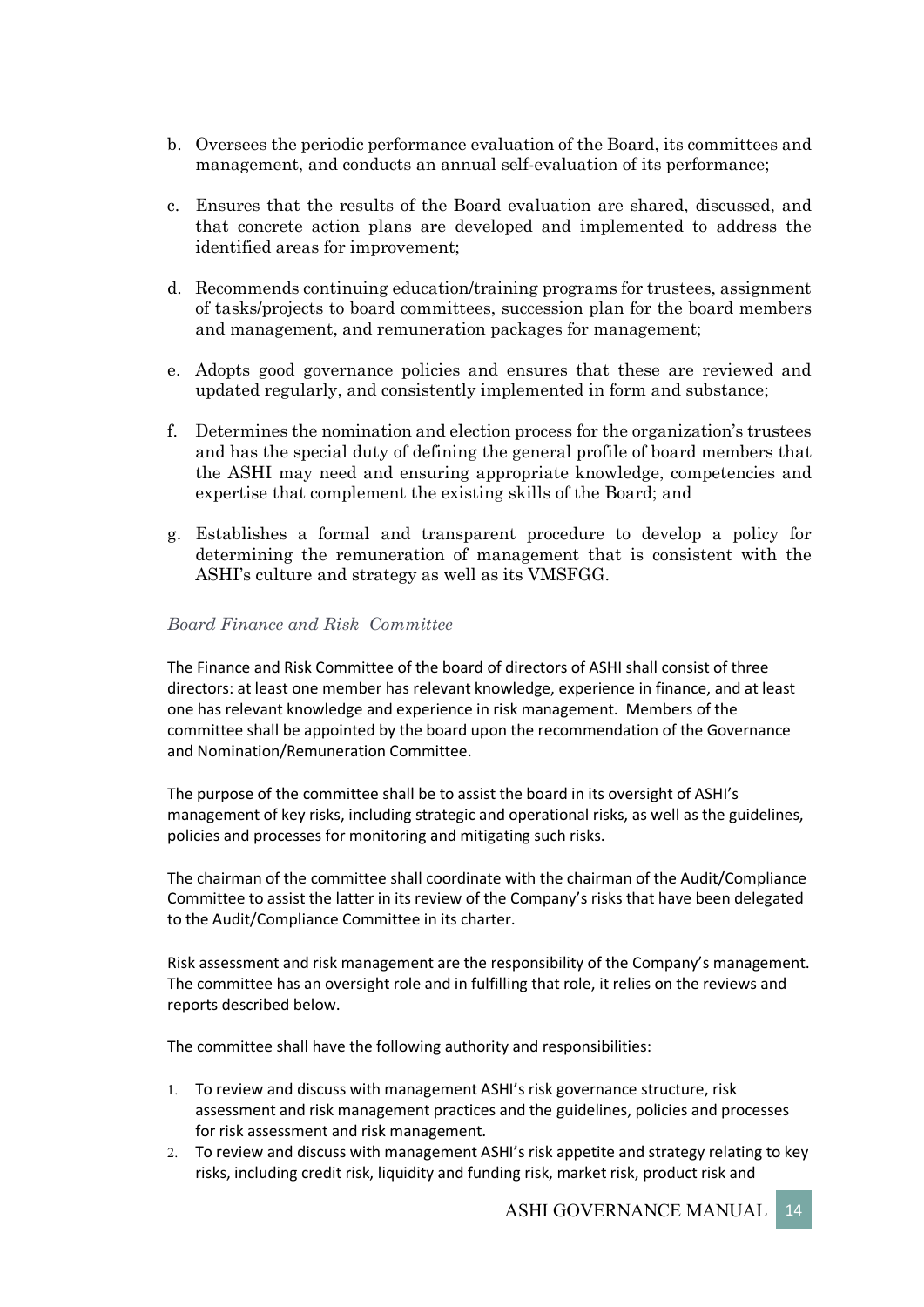reputational risk, as well as the guidelines, policies and processes for monitoring and mitigating such risks.

- 3. The committee shall meet separately at least twice a year with the management.
- 4. To receive, as and when appropriate, reports from the internal audit unit on the results of risk management reviews and assessments.
- 5. To review the status of financial services regulatory exams relating to ASHI.
- 6. To review reports on selected risk topics as the committee deems appropriate from time to time.

The committee shall have authority to retain such outside counsel, experts and other advisors as the committee may deem appropriate in its sole discretion. The committee shall have sole authority to approve related fees and retention terms.

## *Executive Committee*

The group of Trustees and ASHI executives appointed to act on behalf of, and within the powers granted to them by the Board of Trustees. The Committee is composed of the President, Chairperson, Secretary, and Treasurer. Upon invitation, the Board Auditor and the Board Trustee may be called to attend.<sup>4</sup> The EXECOM shall meet every two months or as needed.

# Board Meetings

## Meetings

The Board shall meet regularly once per quarter on the second Saturday of the second month following the end of the quarter. During the meeting the President shall render his/her report to the Board regarding the activities of ASHI.

The trustees should attend and actively participate in all Board, Committees and Annual/Special Membership meetings in person or through tele- /videoconferencing conducted in accordance with the rules and regulations of the Microfinance NGO Regulatory Council, except when justifiable causes, such as, illness, death in the immediate family and serious accidents, prevent them from doing so. In Board and Committee meetings, the trustee should review meeting materials and if called for, ask the necessary questions or seek clarifications and explanations.

A *special meeting* may be called by the President if the need arises or upon petition of 50% of Board Membership.

 <sup>4</sup> Per Board Resolution dated May 14, 2013 as certified by the then Corporate Sec Atty Jaime Hofileña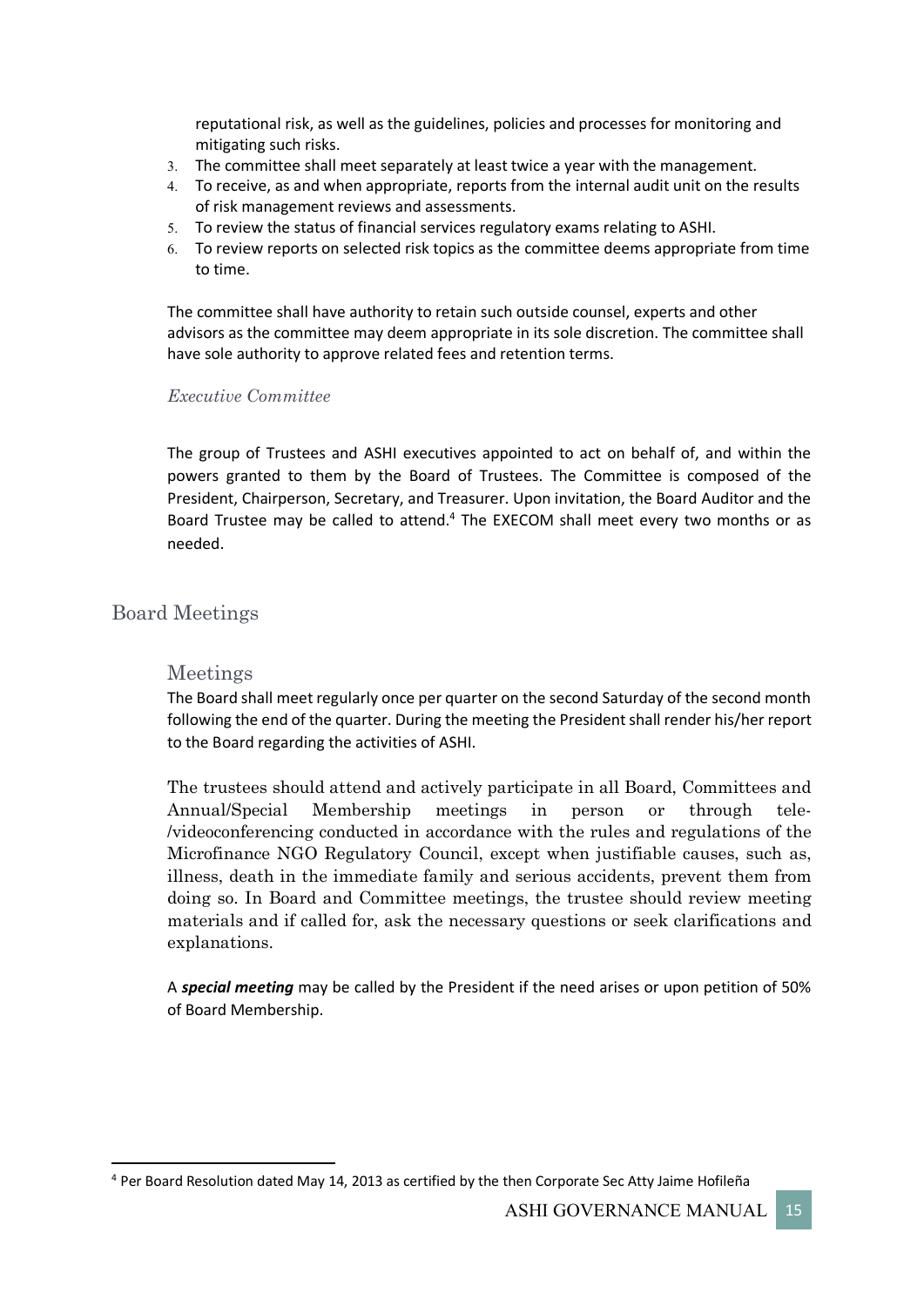# **Notices**

Notices of the date, time and place shall be given either personally, through email or by special delivery mail, at least a week before the date set. In urgent cases notice may be communicated at least two days before the meeting by telephone or by facsimile, email or text, if personal contact is not possible.

The notice of every special meeting shall state briefly the purpose of the meeting. No other business shall be considered at such a meeting except with the consent of all the members present thereat.

# Meeting Agenda

The Chairperson, in consultation with the President, shall prepare an agenda. The agenda folder will be sent to the rest of the Board at least a week before the date of the meeting. Agenda items shall consist of department reports, updates on programs and other relevant matters. Details on the meeting agenda can be found in Annex A.

# Quorum

A quorum for any Board of Trustees meeting shall be a majority of the Board members. A majority of such quorum may decide any question at the meeting, except those matters where the by-laws require an affirmative vote of greater proportion.

## Meeting Process

The Chairperson shall preside over the meeting. Actions that need board decision shall be decided by majority vote.

## Board Minutes

The Minutes shall be attested by the Corporate Secretary and certified by the Chairperson. It shall be sent to the Board members at least one week before the next meeting.

Minutes shall be compiled in a single folder by the Secretariat and kept in a secure place for easy retrieval.

## Reports to the Board

Quarterly report, including financial status and operating highlights, shall be submitted to the Board, including reports from the committees.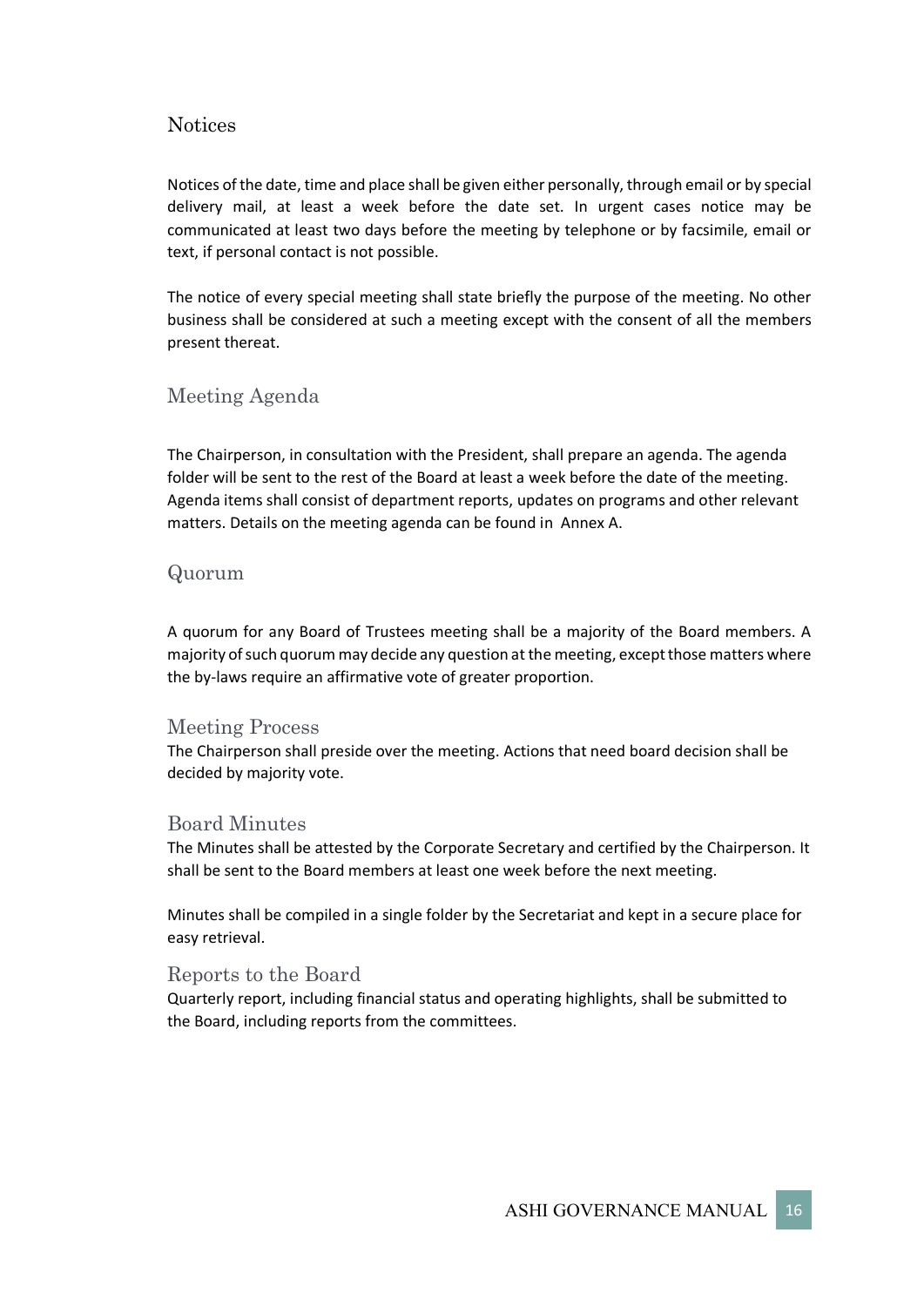# Board Development, Evaluation and Assessment

Good governance is a process that is developed over time. Part of the good governance process is to ensure that Board members are equipped with the current developments in the industry, and are evaluated accordingly.

# Board Development

Board development shall involve activities that enhance the Board members knowledge on the institution and establishes rapport among the members. First-time trustees shall be given a thorough orientation on the social, financial and governance goals, principles and activities of ASHI.

Training and learning exchanges can be instrumental in ensuring that the members of the board understand how microfinance operates and have an idea on how to evaluate an MFI's performance using both social and financial perspectives. Apart from having an eye on both social and financial performances, Board members are encouraged to observe and engage with the clients to have a better understanding on how microfinance works on the ground.

Members of the Board should be provided with continuous orientation/update on the standards of social performance as well as on the financial environment to enhance their ability to evaluate the performance of the institution and make decisions accordingly.

To further establish rapport and enhance working relationship among members of the board, annual or biennial retreats of the board are helpful in building consensus regarding the balance of social and financial objectives and in considering major advances in strategy.

# Board Evaluation and Assessment

The Board shall conduct a regular self-evaluation and assessment to review how well they meet their governance responsibilities in order to ensure that ASHI is well-run, sustainable, and true to its mission. Assessments will help the Board members gauge how close ASHI is in terms of good practice, identify areas of weakness and ways in addressing these weaknesses. The evaluation and assessment is one way of assuring that the Board members will have the ability to take responsibility on ASHI and lead it into the future.

All incumbent Board members will answer a self-assessment tool. Results of the selfassessments will be consolidated and discussed by the Board in a subsequent regular meeting. A board performance assessment tool can be found in Annex B.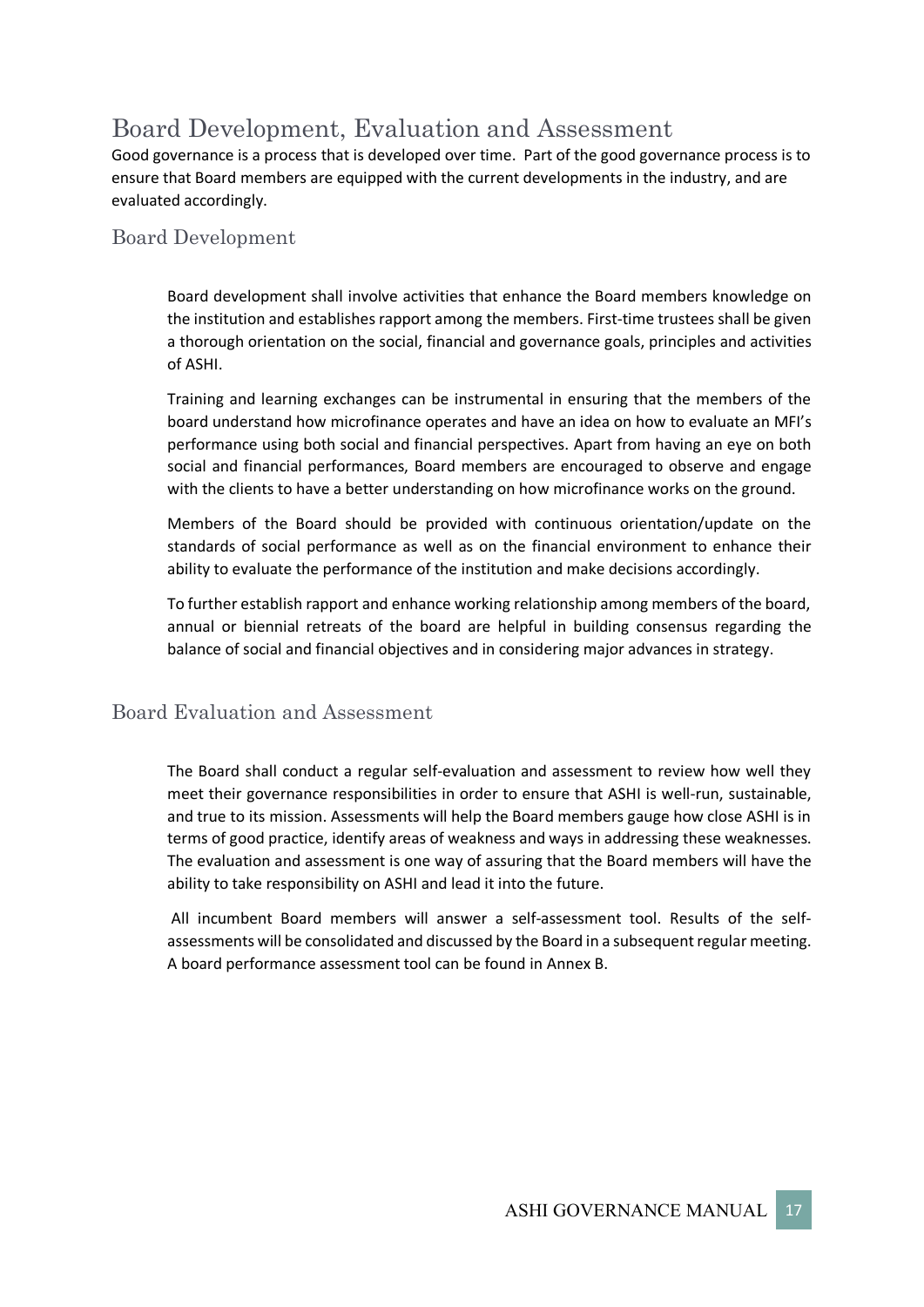# Standards of Practice: Policy on Conflict of Interest and Code of Discipline

A Code of Conduct to govern the conduct of the Board members as well as ASHI employees, shall be prepared to protect their respective interests and rights, and to ensure that business in ASHI is carried out with honesty and integrity, according to the accepted values of the organization.

Members of the Board are likely to be affiliated with many organizations and businesses, both on a professional and a personal basis, thus, it is important to set<sup>5</sup> a policy where it defines conflict of interest and the process in dealing with it.

A trustee should notify the Board where he/she is an incumbent trustee before accepting a trusteeship/directorship in another organization/company, particularly if there is a potential conflict of interest.

An annual assessment of the members of the board based on ASHI's policy on conflict of interest and code of discipline shall be done to ensure compliance with the said policies. The assessment shall be part of the Internal Audit checklist.

# *POLICY ON CONFLICT OF INTEREST*

The conflict of interest policy is designed to foster public confidence in the integrity of, and to protect ASHI's interest, when contemplating to enter a transaction that might benefit the private interest of a director, a corporate officer, the top management or top financial official, or a key employee.

## Fiduciary Responsibility

Members of the board and staff have a clear obligation to conduct all affairs of the organization according to the highest ethical standards. Loyalty, honesty, truthfulness and moral virtue are expected to be practiced and upheld in all actions of the board and staff.

#### Covenant

Members of the board and staff agree to place the welfare of the organization above personal interests, interest of the family members, or others who may be personally involved in substantial affairs affecting the organization's basic functions.

#### General Disclosure

Members of the board and staff disclose all relationships and business affiliations which may now, or in the future potentially conflict with the interests of the organization or bring personal gain to them, their family business.

#### Reporting of Disclosures

All disclosures required by the staff will be handled by the Vice President. All disclosures of the members of the board shall be referred to the Board Secretary. Information disclosed will be held in confidence except when the organization's best interest would be served by bringing the information

 <sup>5</sup> MicroSave: Board Governance Training for Microfinance Institutions Toolkit, August 2007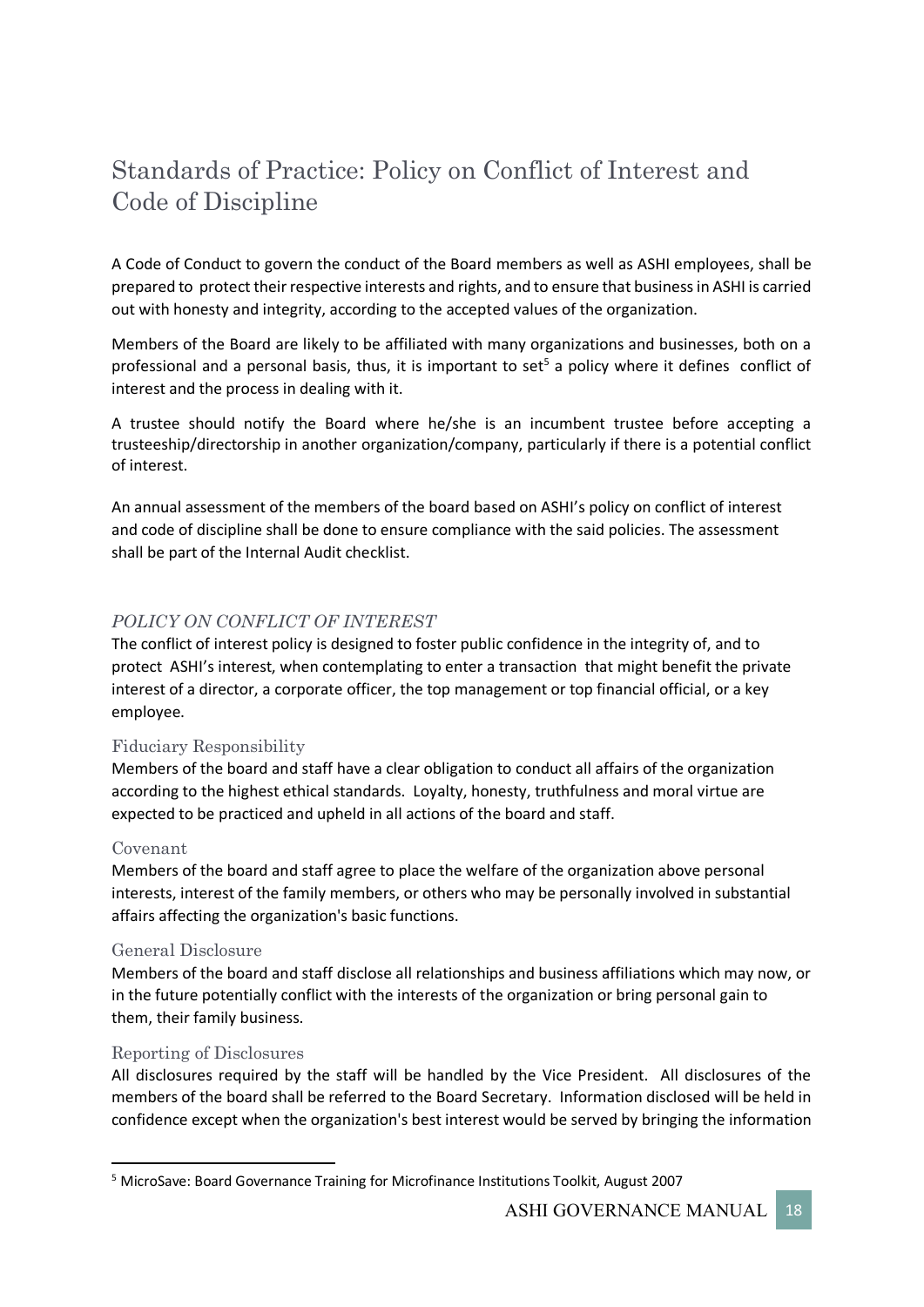to the attention of the Executive Committee of the Board and the other officers of the organization. Annual updating of the disclosure shall be made using the attached Form (Annex C).

## Desisting from Participation

Members of the board and staff who have conflict of interest in any matter shall desist from participating in the deliberation concerning a proposed transaction. He/she is expected to excuse him/herself from the meeting unless explicitly requested by the Chair to remain in the meeting to interpret or provide information. Disregard for the need to excuse him/herself invites the Chair to request his/her withdrawal from the meeting room.

#### Determination of Possible Conflict of Interest

Any individual who is uncertain about a conflict of interest in any matter shall disclose such possible conflict to the appropriate individual as noted above.

#### Failure to Disclose

Each member of the board and executive staff should recognize that disclosure of personal and business interest is a requirement for continued affiliation or employment with (the organization), and deliberate failure to disclose a potential conflict of interest could result in disqualification or termination of employment.

## *CODE OF DISCIPLINE6*

Ahon sa Hirap, Inc. promulgates rules and regulations, which govern the conduct of employees in order to protect their interests and rights as well as those of ASHI. Willful or inexcusable breaches of these rules will be dealt with firmly and fairly under an impartial indiscriminate disciplinary policy, which applies to all for the sake of efficient operation.

#### Regulations

Discipline being a line function, Branch Managers and Department Heads are primary responsible for the behavior of their respective employees; they have the duty to initiate disciplinary action whenever necessary.

Branch managers/Department managers should discipline employees in private, explain the penalty applied and the reason for the disciplinary action. Written communication on disciplinary actions, including reports must be held in strict confidence.

In case where there is doubt as to proper actions to be taken, the President is to be consulted.

The President shall be available for consultation on employee discipline at all times during office hours.

In case where the disciplinary action to be taken by immediate supervisors is not in accordance with the code, the same shall be subject to the review by the Department Head.

Should there be conflict of judgment between the Supervisor and his Department Head, a review shall be made by the President whose findings shall be final unless the matter is elevated to higher management (Board of Trustees) of whatever applicable to the grievance procedure of ASHI.

 $6$  This shall be aligned with the latest amended Code of Employee Conduct and Discipline.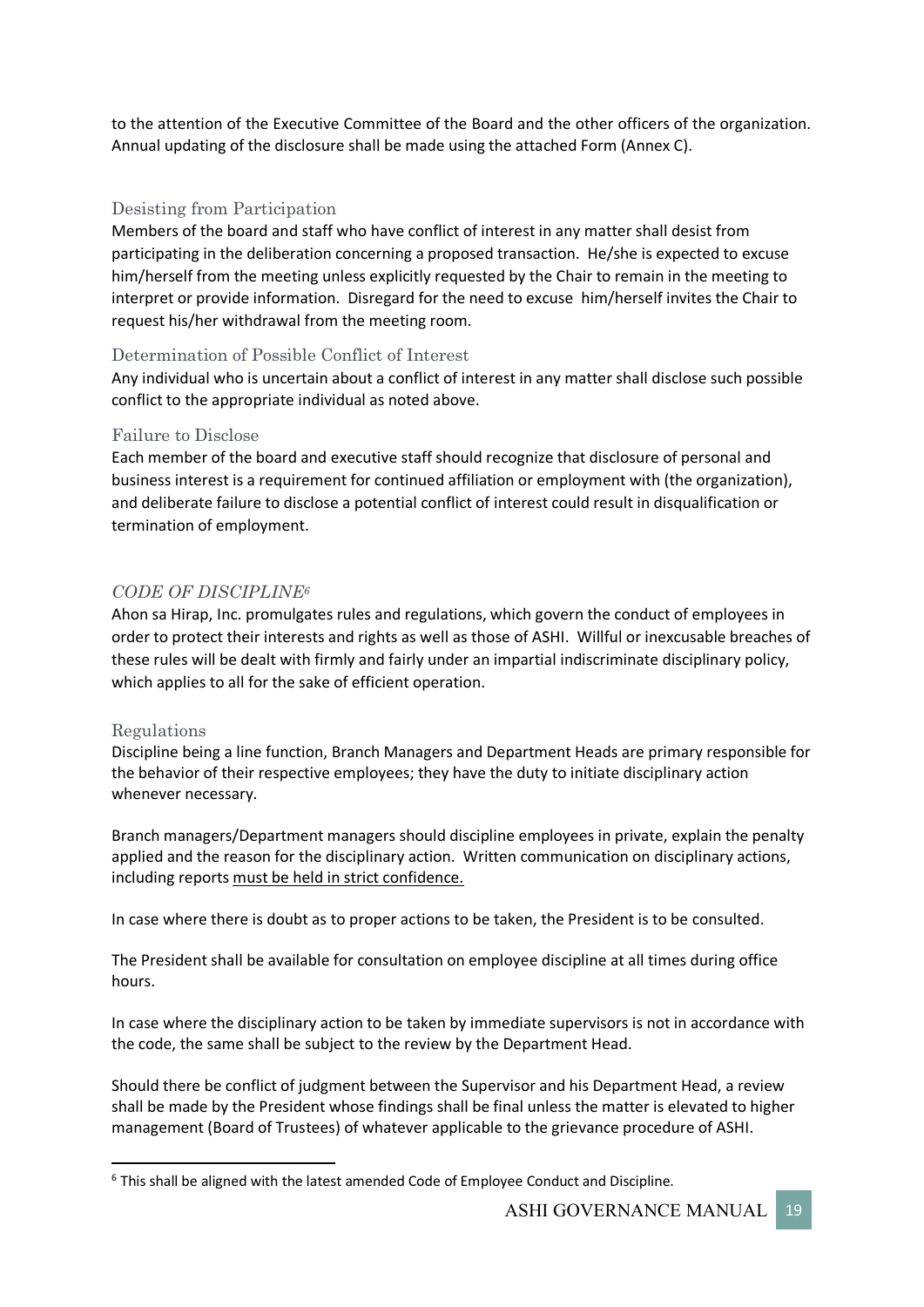#### Procedure

The immediate supervisor (Branch Manager) of the employee shall conduct an impartial and thorough investigation before any disciplinary action is recommended. An employee reported to have violated company rules and regulations shall always be given an opportunity to explain in writing why no disciplinary action should be taken against him.

Having ascertained all the facts, the Branch Manager submits his report and recommendation to the Area Manager who in turn consults with the President on applicable disciplinary measures.

If the violation calls for a verbal or written reprimand, the immediate supervisor may impose the penalty in consultation with his/her Area Manager, and shall duly execute such reprimand. A record of such violation and corresponding reprimand must be forwarded to the Head Office for inclusion in the employee's 201 personnel record.

If the violation requires a suspension of an employee, the supervisor must secure the approval of his department head for concurrence by the President (a suspension is not executory without the President's concurrence). The President may conduct further investigation on the gravity and circumstance of the case.

Upon approval of the suspension, the President informs the employee in writing of the Management decision.

Where an employee has committed an offense so serious that his continued service or presence poses a serious and/eminent threat to the life and property of the company or of his co-employees, or will cause meaningful or real disruption in productive or orderly operations of the company, this employee maybe placed under preventive suspension pending notice of the termination filed, discussed, and approved by ASHI Board of Trustees.

## Application of policy

This policy applies equally to all employees.

## Non-retroactive Clause

The company reserves the right to amend, alter, modify and/or change the code as the exigencies of the time may warrant and upon proper notice and publication, such as amendments, alterations, modifications and/ change shall be integral part of this code.

# Internal Control System and Risk Management Framework

To ensure the integrity, transparency and proper governance in the conduct of its operation, ASHI shall adopt an adequate and effective internal control and risk management system. It shall carry out safe and sound operations as well as implement management policies to attain the organization's Vision, Mission and Social, Financial and Governance Goals (VMSFGG). This shall support fund generation since donors and funders become confident when the financial systems are well established, and controls are working as intended.

Among others, this shall include the following: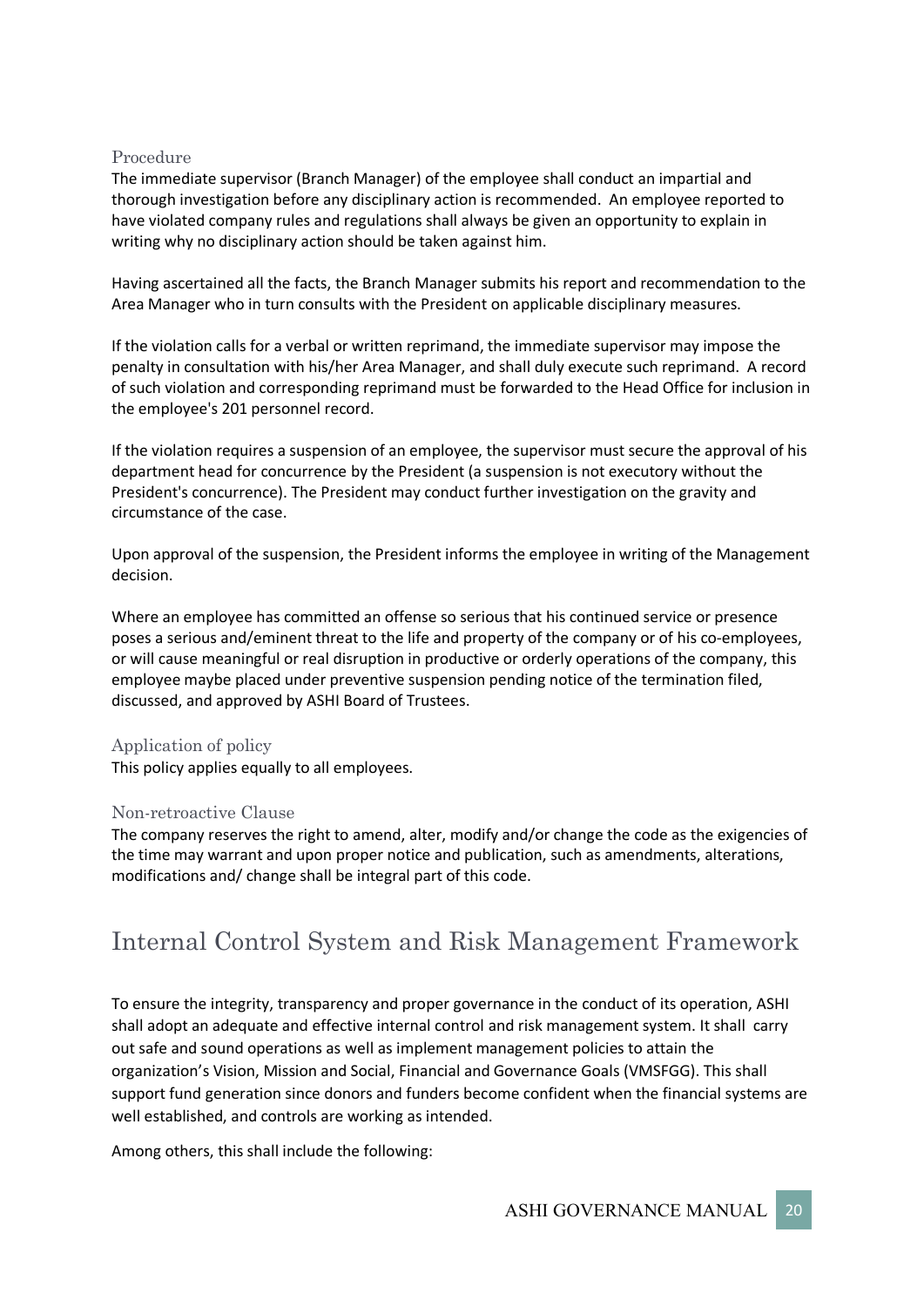- 1. Adherence to Philippine Financial Reporting Standards.
- 2. Adoption of the Standard Chart of Accounts for Microfinance NGOs
- 3. Putting in place a financial control system with detailed policies and procedures
- 4. Establishment of authority limits and system of approvals.
- 5. Complete financial records and reporting system
- 6. Establishment of an independent Internal Audit Unit reporting directly to the Board of Trustees, through the Audit Committee.

# Sustainability Reporting Dissemination of Relevant Information

To sustain ASHI's competitiveness and sustainability in a manner consistent with its VMSFGG and the best interest of its members and all stakeholders, it is important that a faithful, transparent and adequate disclosure of its social development programs and services, as well as operational objectives and sustainability programs are disclosed, to include material and reportable nonfinancial and sustainability issues. This shall include among others the following:

- a. Social objectives and the impact of its outreach.
- b. Environmental targets and achievements
- c. Governance issues as they relate to staff and the general membership

ASHI shall maintain a comprehensive and cost-efficient communication channel for disseminating relevant information, through the following:

- A working and accessible website that is regularly updated.
- Bulletin boards in ASHI branches and all center halls.
- Inclusion in center meeting agenda updates on operations

# Stakeholders' Rights and Social Responsibility

## Members' Rights

ASHI shall treat all members fairly and equitably by recognizing and facilitating the exercise of their rights. Members' rights relate to the following among others:

- Right to nominate candidates and be nominated as member-representative to the Board of Trustees;
- Right to elect member-representatives to the Board of Trustees;
- Right to remove a Trustee;
- Right to Financial Statements;
- Right to vote on fundamental corporate changes
- Right to propose the holding of meetings and include agenda items ahead of the scheduled Annual and Special Membership Meeting;
- Right to have a Nomination Process; and
- Right to have Voting Procedures that will govern the Annual and Special Members' Meeting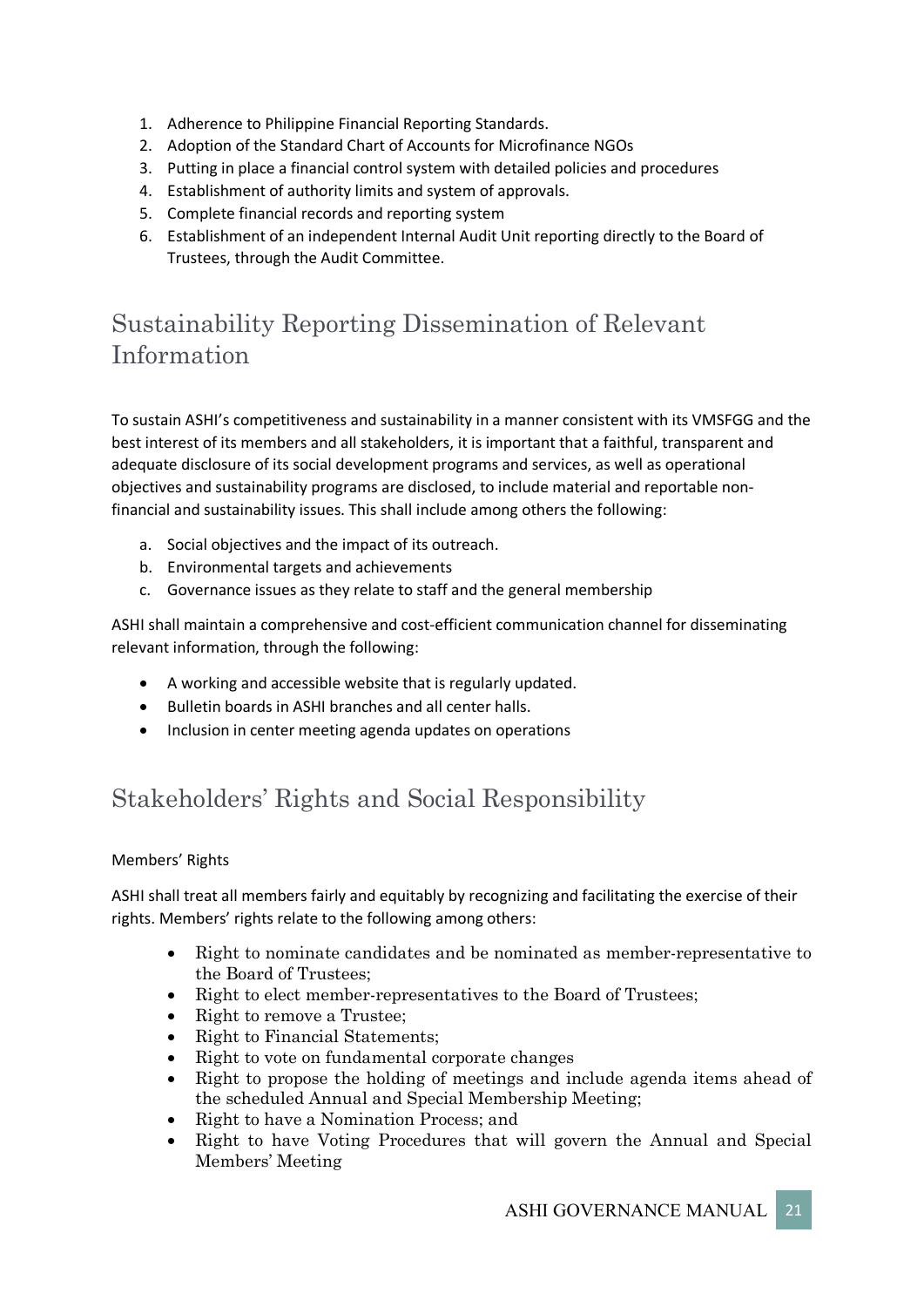Members should be given the opportunity to nominate candidates and be nominated to the Board of Trustees in accordance with the existing laws. The Board is encouraged to discuss clearly the procedures of the nomination process. In addition, members are encouraged to participate actively, which they can do if given enough time and information, to vote on the approval of organizational changes such as Merger or Consolidation and Plan of Distribution of Assets7. The voting procedures should be disclosed and clearly explained by the Board to allow the effective exercise of the members' voting rights. Poll voting is highly encouraged as opposed to show of hands. Proxy voting is also considered good practice.

The right to propose the holding of meetings and inclusion of items in the agenda is given to the members of the organization. The Corporation Code of the Philippines requires that the proposal to hold meetings be made by a majority of the organization's members entitled to vote. With regard the inclusion of agenda items, the organization may require that the proposal also be made by majority of its voting members.

Further, the organization should provide any member requesting to be furnished with the most recent financial statements of the organization. However, it is the Board of Trustees' responsibility to present to its members during regular meeting a financial report of the operations of the organization for the preceding year.

The related members' rights and relevant policies should be contained in the organization's Manual on Good Governance.

 $7$  Section 95 of the Corporation Code of the Philippines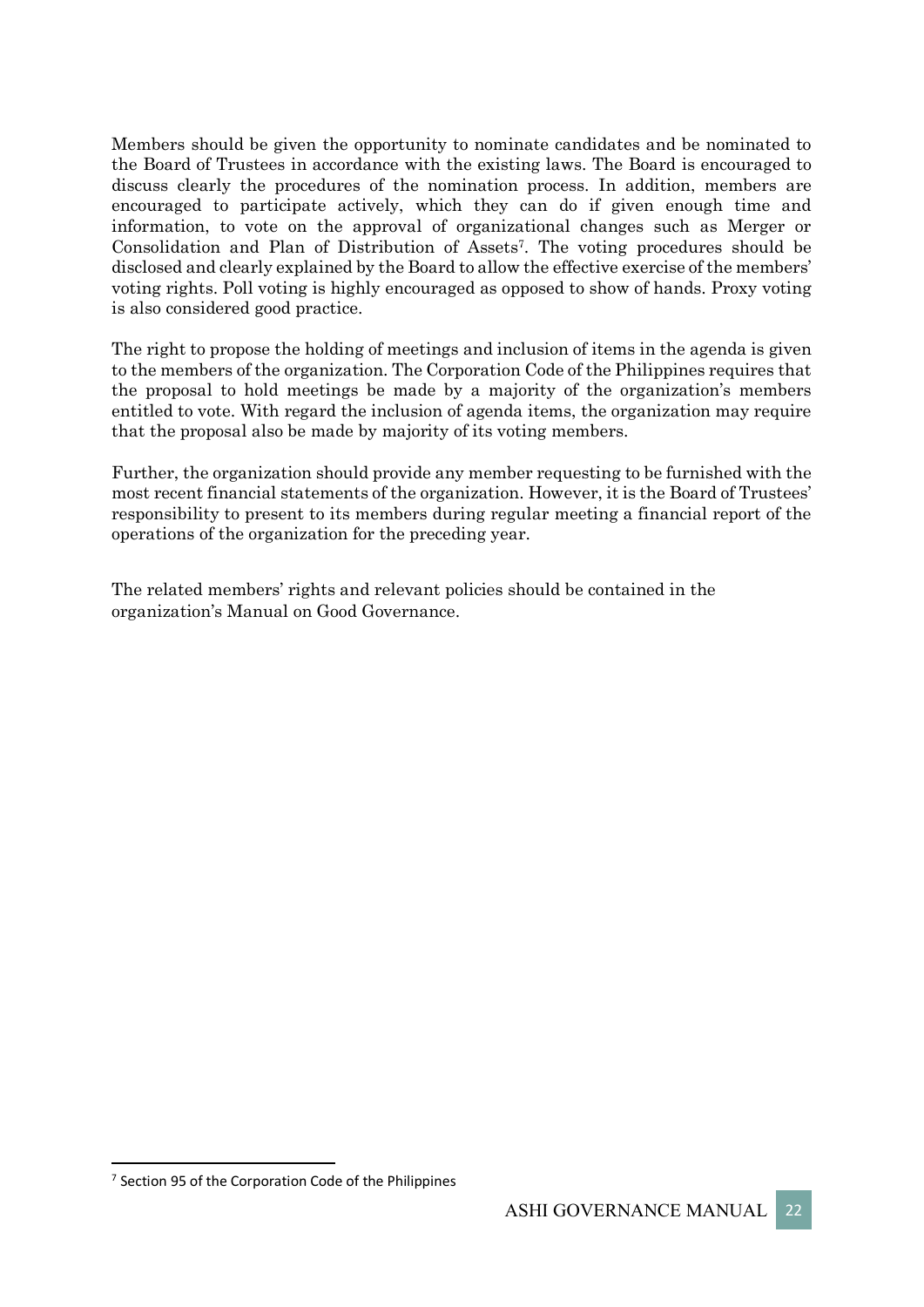# Glossary of Terms

| Area                               | Composed of several Branches, as defined by the Operations          |  |  |
|------------------------------------|---------------------------------------------------------------------|--|--|
|                                    | Department.                                                         |  |  |
| <b>Branch</b>                      | Consists of centers as defined by the Operations Department.        |  |  |
| Center                             | A designated place where members meet regularly once a week.        |  |  |
|                                    | It is the heart of ASHI operations.                                 |  |  |
| Client Membership                  | ASHI regular members who avail of the services of ASHI and part     |  |  |
|                                    | of a Group and a Center.                                            |  |  |
| <b>Enrolled Membership</b>         | ASHI members consisting of committed members of Phippine            |  |  |
|                                    | society contributing to the functions of the organization and       |  |  |
|                                    | whose membership is confirmed by a majority (50%+1) of its          |  |  |
|                                    | Board of Trustees.                                                  |  |  |
| GBA (Grameen Bank Approach)        | A microfinance strategy pioneered by Professor Muhammad             |  |  |
|                                    | Yunus of Chittagong University, Bangladesh which offers non-        |  |  |
|                                    | collateralized small loans arrangements made to marginalized        |  |  |
|                                    | women and farmers in solidarity groups of 5. The loans provides     |  |  |
|                                    | capital to income-generating enterprise and allows small weekly     |  |  |
|                                    | repayments.                                                         |  |  |
| Kabalikat member                   | ASHI members who believe they are co-creator of the                 |  |  |
|                                    | organization, who possess the 10 qualities referred to in the       |  |  |
|                                    | article "Ano ang Ibig sabihin ng Kabalikat sa ASHI?", and who are   |  |  |
|                                    | actively complying with the financial responsibility as ASHI        |  |  |
|                                    | Kabalikat member.                                                   |  |  |
| Member-Representative to the Board | A client-member who gets elected to represent the Area in the       |  |  |
|                                    | selection of their representative to the Board of Trustees.         |  |  |
| NGO(Non-Government Organization)   | A non-stock, non-profit organization duly registered with the       |  |  |
|                                    | Securities and Exchange Commission, focusing on the                 |  |  |
|                                    | upliftmenmt of the basic or disadvantaged sectors of society by     |  |  |
|                                    | providing advocacy, training, community organizing, research,       |  |  |
|                                    | access to resources, and other similar activities, as defined in RA |  |  |
|                                    | No. 8425.                                                           |  |  |
| <b>Regional Consultation</b>       | A consultation meeting regularly done with the participation of     |  |  |
|                                    | ASHI members from the covered Area. Regular agenda covered          |  |  |
|                                    | during this consultation include: presentation of issues affacting  |  |  |
|                                    | members, election of Member-representative to the Board and         |  |  |
|                                    | providing forum for client-members feedback and resolution of       |  |  |
|                                    | concerns.                                                           |  |  |
| Senior Management                  | ASHI officers from top management to Department Head level.         |  |  |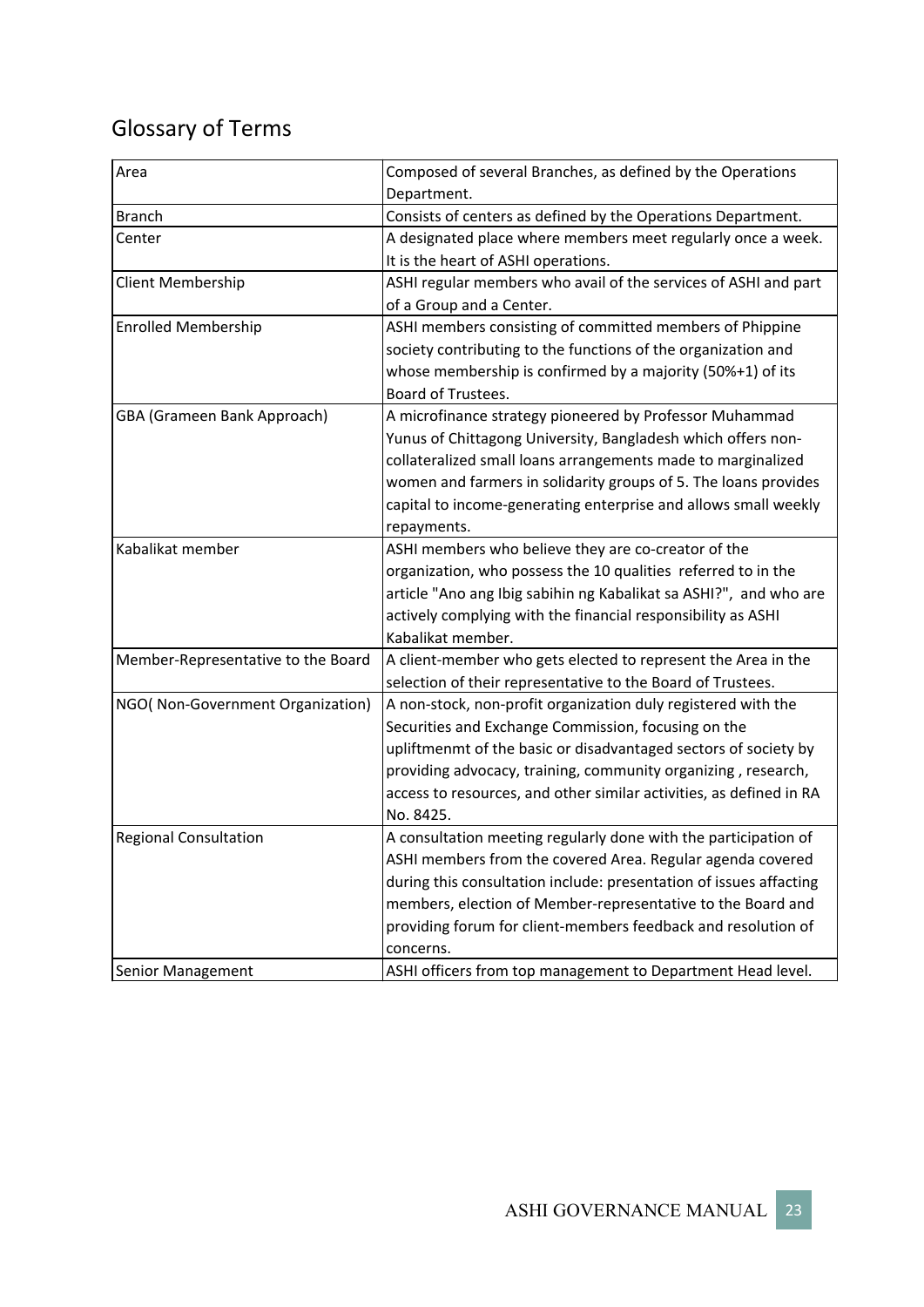# Annex A: Board Meeting Agenda

- 1. Call to Order
- 2. Declaration of Quorum
- *3.* Review and Approval of the minutes of the previous meeting(s)
- 4. Business arising from the minutes of the previous meetings
- 5. Quarter report
	- a. Executive Summary
		- b. Updates on Performance
		- c. Challenges for the next quarter
		- d. Annexes
- 6. Matters requiring Board Resolution/Secretary's Certificate (Annex \_\_)
	- a. Changes in bank signatories due to staff movements
	- b. Changes in signing authorities….
	- c. Opening / Closing of bank accounts
	- d. Availment of loan window from \_\_\_\_\_\_\_ with line approval for P\_\_\_\_\_\_\_
- 7. For Approval (Annex \_)
- 8. For Information
- 9. Other matters
- 10. Next meeting
- 11. Adjournment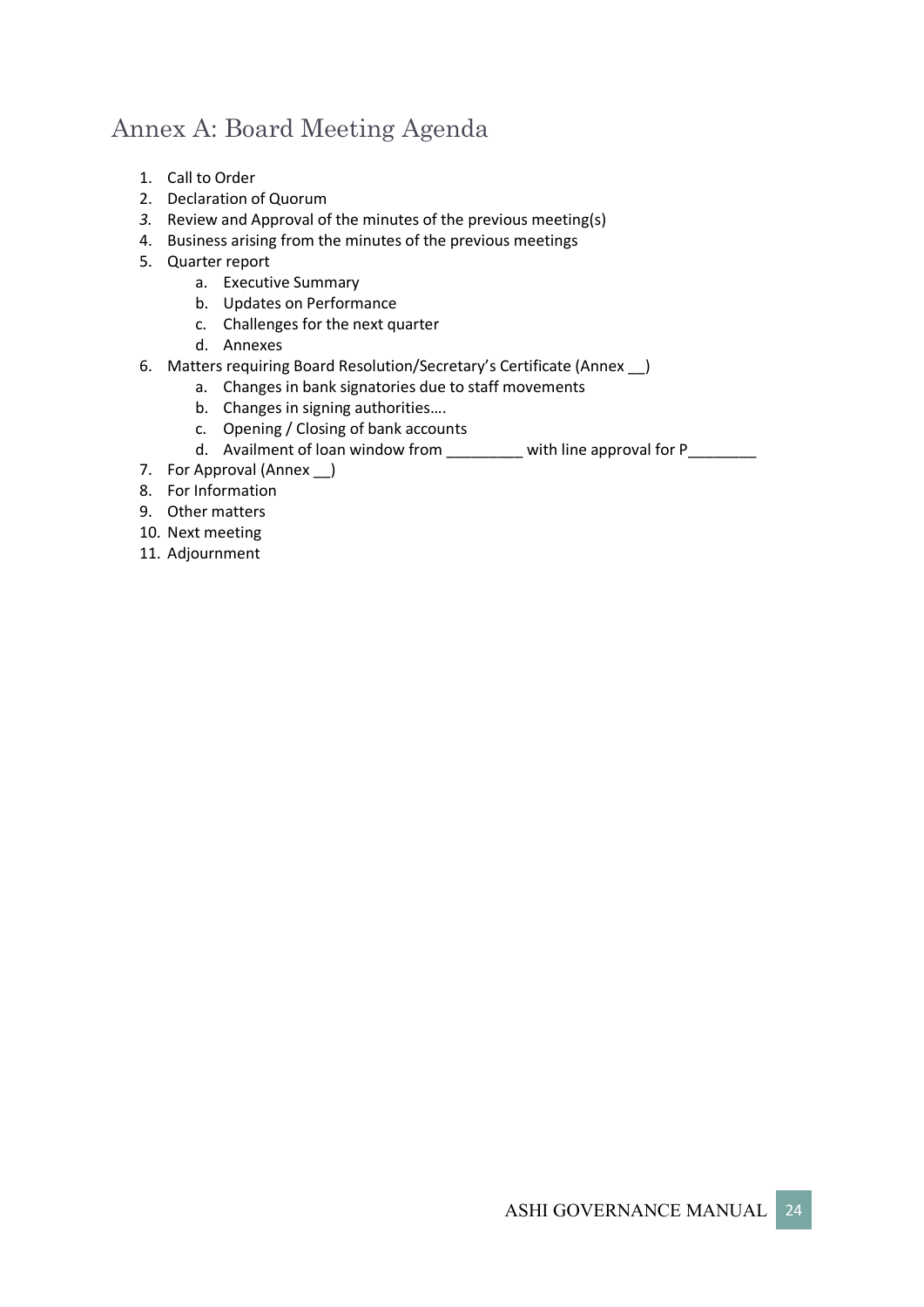# Annex B: Annual Board Assessment

This Self-Assessment Questionnaire is composed of varying statements based on the roles, functions and responsibilities of the Board and Board Members found under the ASHI Board Manual. For each statement, you will be asked to choose from among the following responses:

- 1 Strongly Disagree
- 2 Moderately Disagree
- 3 Neutral
- 4 Moderately Agree
- 5 Strongly Agree

Please be forthright in your responses. This questionnaire aims to determine the Board's strengths and weaknesses. Thank you.

| PERFORMANCE OF BOARD FUNCTION                                         |                                                                                                                                                                                                                                                                                                                                                                                                                                                                                                                                                                                                                                                                                                                                                                                                                                                                                                                                                                                                                                                                                                                                                                                                                                                                                                                                                                                                                                                                                                                                                                                                        | 2 | 3 | 4 | 5 |
|-----------------------------------------------------------------------|--------------------------------------------------------------------------------------------------------------------------------------------------------------------------------------------------------------------------------------------------------------------------------------------------------------------------------------------------------------------------------------------------------------------------------------------------------------------------------------------------------------------------------------------------------------------------------------------------------------------------------------------------------------------------------------------------------------------------------------------------------------------------------------------------------------------------------------------------------------------------------------------------------------------------------------------------------------------------------------------------------------------------------------------------------------------------------------------------------------------------------------------------------------------------------------------------------------------------------------------------------------------------------------------------------------------------------------------------------------------------------------------------------------------------------------------------------------------------------------------------------------------------------------------------------------------------------------------------------|---|---|---|---|
|                                                                       |                                                                                                                                                                                                                                                                                                                                                                                                                                                                                                                                                                                                                                                                                                                                                                                                                                                                                                                                                                                                                                                                                                                                                                                                                                                                                                                                                                                                                                                                                                                                                                                                        |   |   |   |   |
| The Board's responsibility to foster the long-term success of the     |                                                                                                                                                                                                                                                                                                                                                                                                                                                                                                                                                                                                                                                                                                                                                                                                                                                                                                                                                                                                                                                                                                                                                                                                                                                                                                                                                                                                                                                                                                                                                                                                        |   |   |   |   |
| organization and secure its sustained competitiveness by              |                                                                                                                                                                                                                                                                                                                                                                                                                                                                                                                                                                                                                                                                                                                                                                                                                                                                                                                                                                                                                                                                                                                                                                                                                                                                                                                                                                                                                                                                                                                                                                                                        |   |   |   |   |
| positioning itself as a socially responsible organization, which it   |                                                                                                                                                                                                                                                                                                                                                                                                                                                                                                                                                                                                                                                                                                                                                                                                                                                                                                                                                                                                                                                                                                                                                                                                                                                                                                                                                                                                                                                                                                                                                                                                        |   |   |   |   |
| shall exercise in the best interest of the clients, and both internal |                                                                                                                                                                                                                                                                                                                                                                                                                                                                                                                                                                                                                                                                                                                                                                                                                                                                                                                                                                                                                                                                                                                                                                                                                                                                                                                                                                                                                                                                                                                                                                                                        |   |   |   |   |
|                                                                       |                                                                                                                                                                                                                                                                                                                                                                                                                                                                                                                                                                                                                                                                                                                                                                                                                                                                                                                                                                                                                                                                                                                                                                                                                                                                                                                                                                                                                                                                                                                                                                                                        |   |   |   |   |
|                                                                       |                                                                                                                                                                                                                                                                                                                                                                                                                                                                                                                                                                                                                                                                                                                                                                                                                                                                                                                                                                                                                                                                                                                                                                                                                                                                                                                                                                                                                                                                                                                                                                                                        |   |   |   |   |
|                                                                       |                                                                                                                                                                                                                                                                                                                                                                                                                                                                                                                                                                                                                                                                                                                                                                                                                                                                                                                                                                                                                                                                                                                                                                                                                                                                                                                                                                                                                                                                                                                                                                                                        |   |   |   |   |
|                                                                       |                                                                                                                                                                                                                                                                                                                                                                                                                                                                                                                                                                                                                                                                                                                                                                                                                                                                                                                                                                                                                                                                                                                                                                                                                                                                                                                                                                                                                                                                                                                                                                                                        |   |   |   |   |
|                                                                       |                                                                                                                                                                                                                                                                                                                                                                                                                                                                                                                                                                                                                                                                                                                                                                                                                                                                                                                                                                                                                                                                                                                                                                                                                                                                                                                                                                                                                                                                                                                                                                                                        |   |   |   |   |
|                                                                       |                                                                                                                                                                                                                                                                                                                                                                                                                                                                                                                                                                                                                                                                                                                                                                                                                                                                                                                                                                                                                                                                                                                                                                                                                                                                                                                                                                                                                                                                                                                                                                                                        |   |   |   |   |
|                                                                       |                                                                                                                                                                                                                                                                                                                                                                                                                                                                                                                                                                                                                                                                                                                                                                                                                                                                                                                                                                                                                                                                                                                                                                                                                                                                                                                                                                                                                                                                                                                                                                                                        |   |   |   |   |
|                                                                       |                                                                                                                                                                                                                                                                                                                                                                                                                                                                                                                                                                                                                                                                                                                                                                                                                                                                                                                                                                                                                                                                                                                                                                                                                                                                                                                                                                                                                                                                                                                                                                                                        |   |   |   |   |
|                                                                       |                                                                                                                                                                                                                                                                                                                                                                                                                                                                                                                                                                                                                                                                                                                                                                                                                                                                                                                                                                                                                                                                                                                                                                                                                                                                                                                                                                                                                                                                                                                                                                                                        |   |   |   |   |
|                                                                       |                                                                                                                                                                                                                                                                                                                                                                                                                                                                                                                                                                                                                                                                                                                                                                                                                                                                                                                                                                                                                                                                                                                                                                                                                                                                                                                                                                                                                                                                                                                                                                                                        |   |   |   |   |
|                                                                       |                                                                                                                                                                                                                                                                                                                                                                                                                                                                                                                                                                                                                                                                                                                                                                                                                                                                                                                                                                                                                                                                                                                                                                                                                                                                                                                                                                                                                                                                                                                                                                                                        |   |   |   |   |
|                                                                       |                                                                                                                                                                                                                                                                                                                                                                                                                                                                                                                                                                                                                                                                                                                                                                                                                                                                                                                                                                                                                                                                                                                                                                                                                                                                                                                                                                                                                                                                                                                                                                                                        |   |   |   |   |
|                                                                       |                                                                                                                                                                                                                                                                                                                                                                                                                                                                                                                                                                                                                                                                                                                                                                                                                                                                                                                                                                                                                                                                                                                                                                                                                                                                                                                                                                                                                                                                                                                                                                                                        |   |   |   |   |
|                                                                       |                                                                                                                                                                                                                                                                                                                                                                                                                                                                                                                                                                                                                                                                                                                                                                                                                                                                                                                                                                                                                                                                                                                                                                                                                                                                                                                                                                                                                                                                                                                                                                                                        |   |   |   |   |
|                                                                       |                                                                                                                                                                                                                                                                                                                                                                                                                                                                                                                                                                                                                                                                                                                                                                                                                                                                                                                                                                                                                                                                                                                                                                                                                                                                                                                                                                                                                                                                                                                                                                                                        |   |   |   |   |
|                                                                       |                                                                                                                                                                                                                                                                                                                                                                                                                                                                                                                                                                                                                                                                                                                                                                                                                                                                                                                                                                                                                                                                                                                                                                                                                                                                                                                                                                                                                                                                                                                                                                                                        |   |   |   |   |
|                                                                       |                                                                                                                                                                                                                                                                                                                                                                                                                                                                                                                                                                                                                                                                                                                                                                                                                                                                                                                                                                                                                                                                                                                                                                                                                                                                                                                                                                                                                                                                                                                                                                                                        |   |   |   |   |
|                                                                       |                                                                                                                                                                                                                                                                                                                                                                                                                                                                                                                                                                                                                                                                                                                                                                                                                                                                                                                                                                                                                                                                                                                                                                                                                                                                                                                                                                                                                                                                                                                                                                                                        |   |   |   |   |
|                                                                       |                                                                                                                                                                                                                                                                                                                                                                                                                                                                                                                                                                                                                                                                                                                                                                                                                                                                                                                                                                                                                                                                                                                                                                                                                                                                                                                                                                                                                                                                                                                                                                                                        |   |   |   |   |
|                                                                       |                                                                                                                                                                                                                                                                                                                                                                                                                                                                                                                                                                                                                                                                                                                                                                                                                                                                                                                                                                                                                                                                                                                                                                                                                                                                                                                                                                                                                                                                                                                                                                                                        |   |   |   |   |
|                                                                       |                                                                                                                                                                                                                                                                                                                                                                                                                                                                                                                                                                                                                                                                                                                                                                                                                                                                                                                                                                                                                                                                                                                                                                                                                                                                                                                                                                                                                                                                                                                                                                                                        |   |   |   |   |
|                                                                       |                                                                                                                                                                                                                                                                                                                                                                                                                                                                                                                                                                                                                                                                                                                                                                                                                                                                                                                                                                                                                                                                                                                                                                                                                                                                                                                                                                                                                                                                                                                                                                                                        |   |   |   |   |
|                                                                       |                                                                                                                                                                                                                                                                                                                                                                                                                                                                                                                                                                                                                                                                                                                                                                                                                                                                                                                                                                                                                                                                                                                                                                                                                                                                                                                                                                                                                                                                                                                                                                                                        |   |   |   |   |
|                                                                       |                                                                                                                                                                                                                                                                                                                                                                                                                                                                                                                                                                                                                                                                                                                                                                                                                                                                                                                                                                                                                                                                                                                                                                                                                                                                                                                                                                                                                                                                                                                                                                                                        |   |   |   |   |
|                                                                       |                                                                                                                                                                                                                                                                                                                                                                                                                                                                                                                                                                                                                                                                                                                                                                                                                                                                                                                                                                                                                                                                                                                                                                                                                                                                                                                                                                                                                                                                                                                                                                                                        |   |   |   |   |
|                                                                       | <b>Roles and Responsibilities</b><br>and external stakeholders.<br>The Board is primarily responsible for the governance of ASHI. The<br>Board has been primarily accountable to the organization's<br>operations and performance. Ensuring that there is balance<br>between financial and social goals for a sustainable performance.<br>The Board reviews the vision and mission of the organization. It<br>has regularly engaged in a strategic planning process. It has also<br>approved an operational plan aligned with the strategic direction<br>of the organization which includes financial goals and budget.<br>The Board monitors its role in social performance management<br>by reviewing social performance reports to check for progress<br>toward social goals and ensuring transparency and client<br>protection, etc.<br>The Board monitors ASHI's management of its financial<br>resources. It approves the annual budget and monitor sources<br>and uses of funds on a _____ basis. It also approves investment<br>policies and track investment performance. The board assures<br>the long-term financial health of the organization.<br>The Board helps raise funds and identification of possible<br>donors, funders and partners that are socially-responsible.<br>The Board aligns, monitors and enhances ASHI's systems (HR,<br>operations, management information system, etc.). It ensures<br>that clear indicators and milestones are in place and shall review<br>progress on a periodic basis to ensure greater efficiencies and<br>profitability of the organization. | 1 |   |   |   |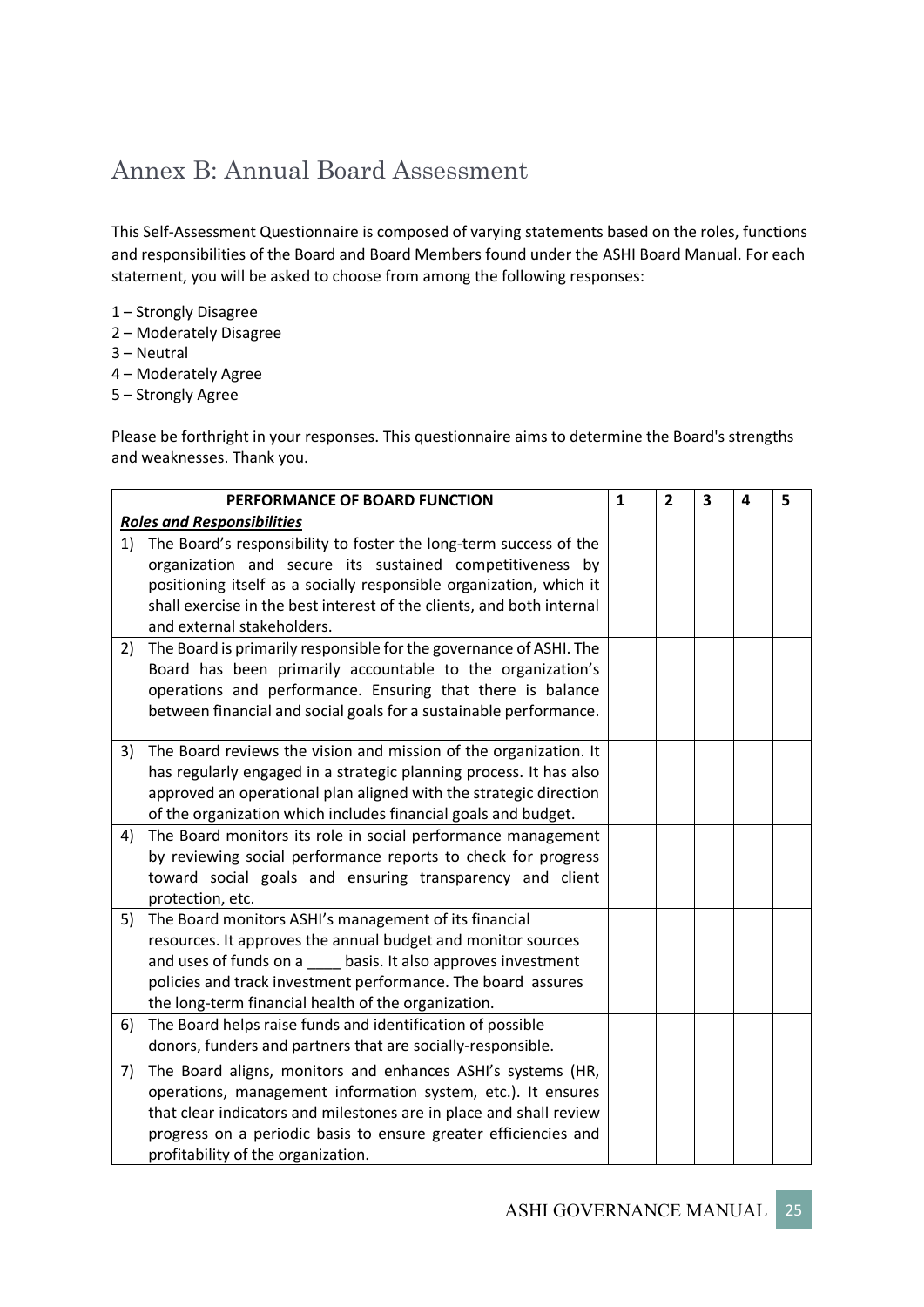| 8) | The Board ensures that ASHI manages its business in accordance       |  |  |  |
|----|----------------------------------------------------------------------|--|--|--|
|    | with sound financial practices and applicable laws, regulations      |  |  |  |
|    | and professional requirements. It also ensures adherence to          |  |  |  |
|    | applicable standards, both ethical and legal. Ensure there is        |  |  |  |
|    | transparency, client protection, etc.                                |  |  |  |
| 9) | The Board provides support in developing and maintaining             |  |  |  |
|    | relationships with external stakeholders, including government,      |  |  |  |
|    | media, funders and general public. Individual board members          |  |  |  |
|    | may be called upon to represent the interests of ASHI in             |  |  |  |
|    | meetings, events and other activities.                               |  |  |  |
|    | <b>Board and Management Relationship</b>                             |  |  |  |
|    |                                                                      |  |  |  |
| 1) | The Board works in close cooperation with Senior Management          |  |  |  |
|    | to effectively communicate ASHI's direction and progress with        |  |  |  |
|    | external stakeholders with agreed positions of the business and      |  |  |  |
|    | the brand of the organization.                                       |  |  |  |
| 2) | The Board communicates to the Senior Management any                  |  |  |  |
|    | perceived stakeholder concerns.                                      |  |  |  |
| 3) | The Board takes a direct interest in leadership succession, for the  |  |  |  |
|    | ASHI's President and other key group senior management               |  |  |  |
|    | positions in particular, to ensure that appropriate processes are    |  |  |  |
|    | being effectively adopted to avoid some leadership gaps.             |  |  |  |
| 4) | The Board and executive management have reached consensus            |  |  |  |
|    | on the overall risk management framework and strategy for the        |  |  |  |
|    | organization.                                                        |  |  |  |
| 5) | When communicating strategic direction, the Board<br>and             |  |  |  |
|    | executive management includes formal references to defined risk      |  |  |  |
|    | appetite and tolerances.                                             |  |  |  |
|    | <b>Board Composition</b>                                             |  |  |  |
|    |                                                                      |  |  |  |
|    | 1) The size of the Board is according to the prescribed number in th |  |  |  |
|    | Board Manual.                                                        |  |  |  |
| 2) | There is a system of ensuring continuity of the functions of the     |  |  |  |
|    | Board.                                                               |  |  |  |
|    | 3) The members of the Board are very competent and are fully         |  |  |  |
|    | cognizant of their functions.                                        |  |  |  |
|    | <b>Processes involved in Board Meetings</b>                          |  |  |  |
| 1) | The Board meets on a regular basis to deliberate, with special       |  |  |  |
|    | emergency meetings held whenever required.                           |  |  |  |
| 2) | The Board facilitates the conduct of Annual General Meetings,        |  |  |  |
|    | and any other special shareholder meetings that may be               |  |  |  |
|    | required.                                                            |  |  |  |
| 3) | The Agenda for the Board meetings are relevant and                   |  |  |  |
|    | appropriate.                                                         |  |  |  |
| 4) | The length of the Board meeting is sufficient to address matters     |  |  |  |
|    | that require Board attention.                                        |  |  |  |
|    |                                                                      |  |  |  |
| 5) | The quality of the presentations and/or reports are very             |  |  |  |
|    | satisfactory in form and in substance.                               |  |  |  |
| 6) | The reporters are competent, articulate, clear, concise and are      |  |  |  |
|    | responsive to queries from the Board.                                |  |  |  |
| 7) | The materials are organized, updated, concise and accurate.          |  |  |  |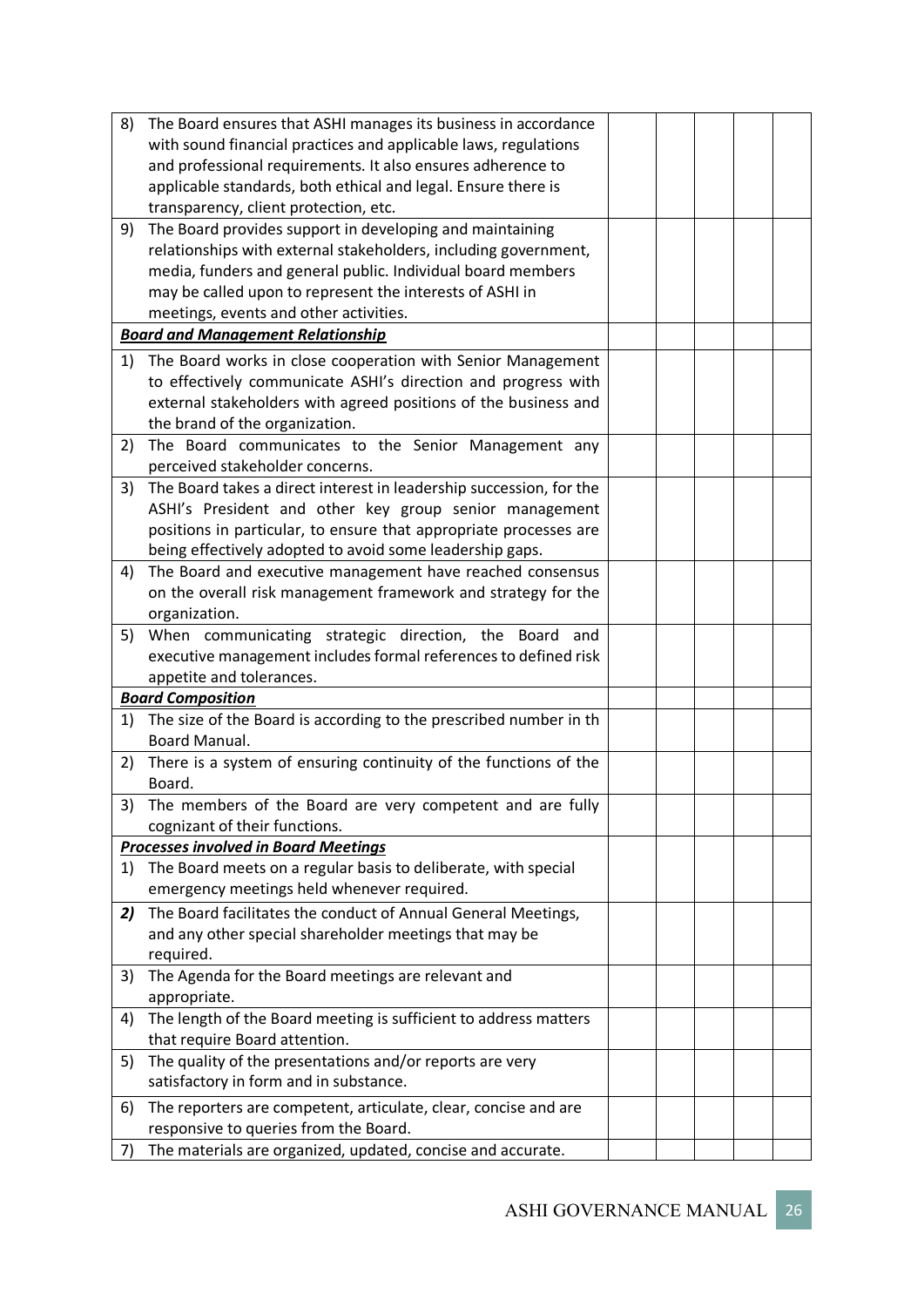| 8)                      | The notice and materials were furnished to the Board members<br>before the scheduled Board meeting, giving the members of the<br>Board sufficient time to read the materials. |  |  |  |  |  |
|-------------------------|-------------------------------------------------------------------------------------------------------------------------------------------------------------------------------|--|--|--|--|--|
| 9)                      | The Minutes of the meetings are released as specified.                                                                                                                        |  |  |  |  |  |
| <b>Board Committees</b> |                                                                                                                                                                               |  |  |  |  |  |
| 1)                      | The number and kinds of committees are appropriate<br>considering the size and needs of ASHI                                                                                  |  |  |  |  |  |
|                         | 2) The members of the committees are properly assigned based on<br>their expertise and strengths.                                                                             |  |  |  |  |  |
| 3)                      | The frequency, length and agenda discussed during committee<br>meetings are satisfactory.                                                                                     |  |  |  |  |  |
|                         | Overall, I am very satisfied with the effectiveness and performance<br>of the Board.                                                                                          |  |  |  |  |  |

#### **Others**

**1) For the next five (5) years, the Board should concentrate on the following issues:**

# **2) The performance of the Board can be improved by:**

**3) Others**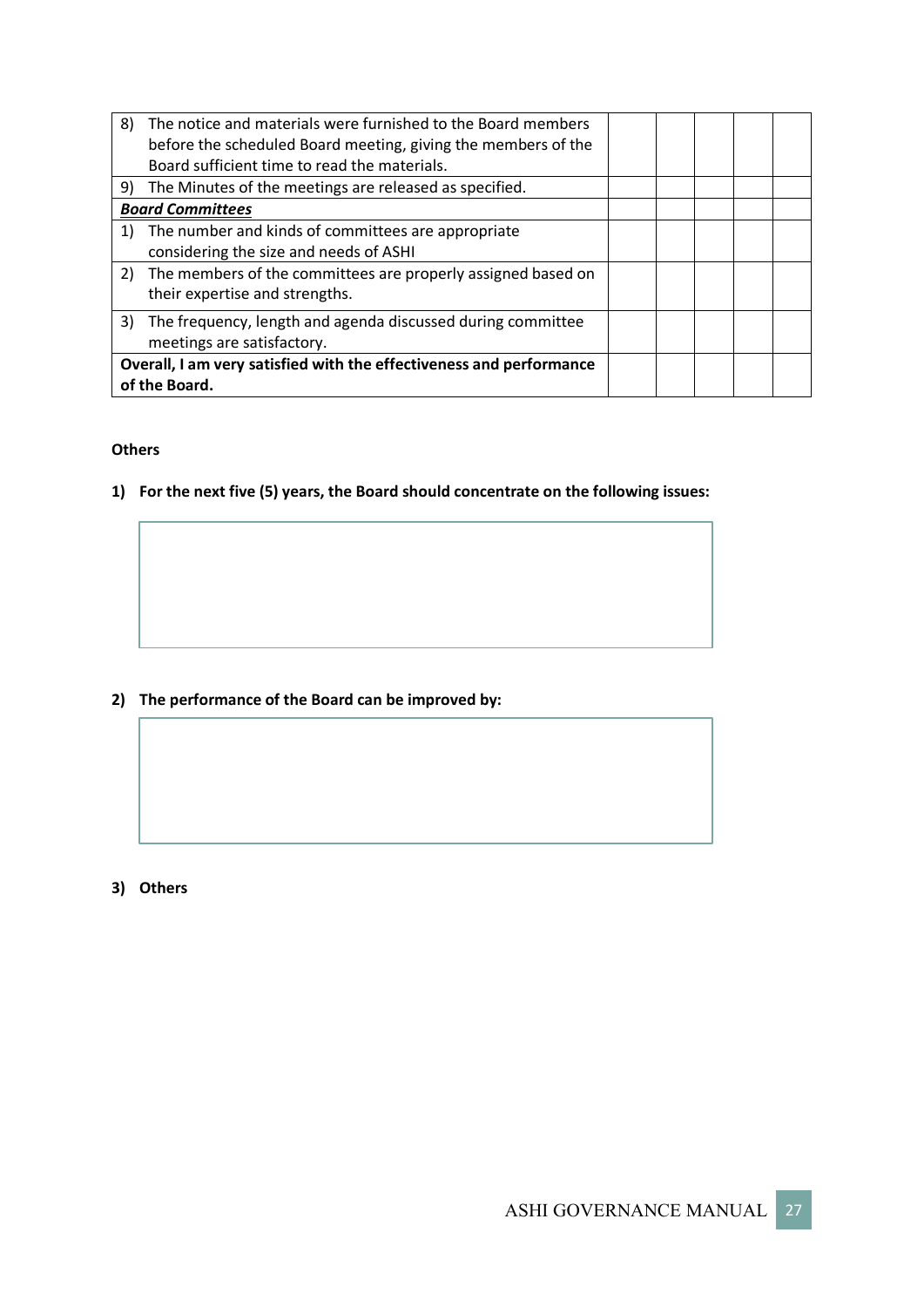# Annex C: Conflict of Interest Disclosure Statement



# CONFLICT OF INTEREST POLICY: ACKNOWLEDGMENT AND FINANCIAL INTEREST DISCLOSURE STATEMENT

AHON SA HIRAP, INC. (the "Organization") follows a conflict of interest policy designed to foster public confidence in our integrity and to protect our interest when we are contemplating entering a transaction or arrangement that might benefit the private interest of a trustee, a corporate officer, our top management official and top financial official, or any of our key employees.

# **Part I. Acknowledgment of Receipt**

I hereby acknowledge that I have received a copy of the conflict of interest policy of Ahon sa Hirap, Inc., have read and understood it, and agree to comply with its terms.

\_\_\_\_\_\_\_\_\_\_\_\_\_\_\_\_\_\_\_\_\_\_\_\_\_\_ Date\_\_\_\_\_\_\_\_\_\_\_\_\_\_\_\_\_\_\_\_\_\_\_\_\_\_

Signature over printed name